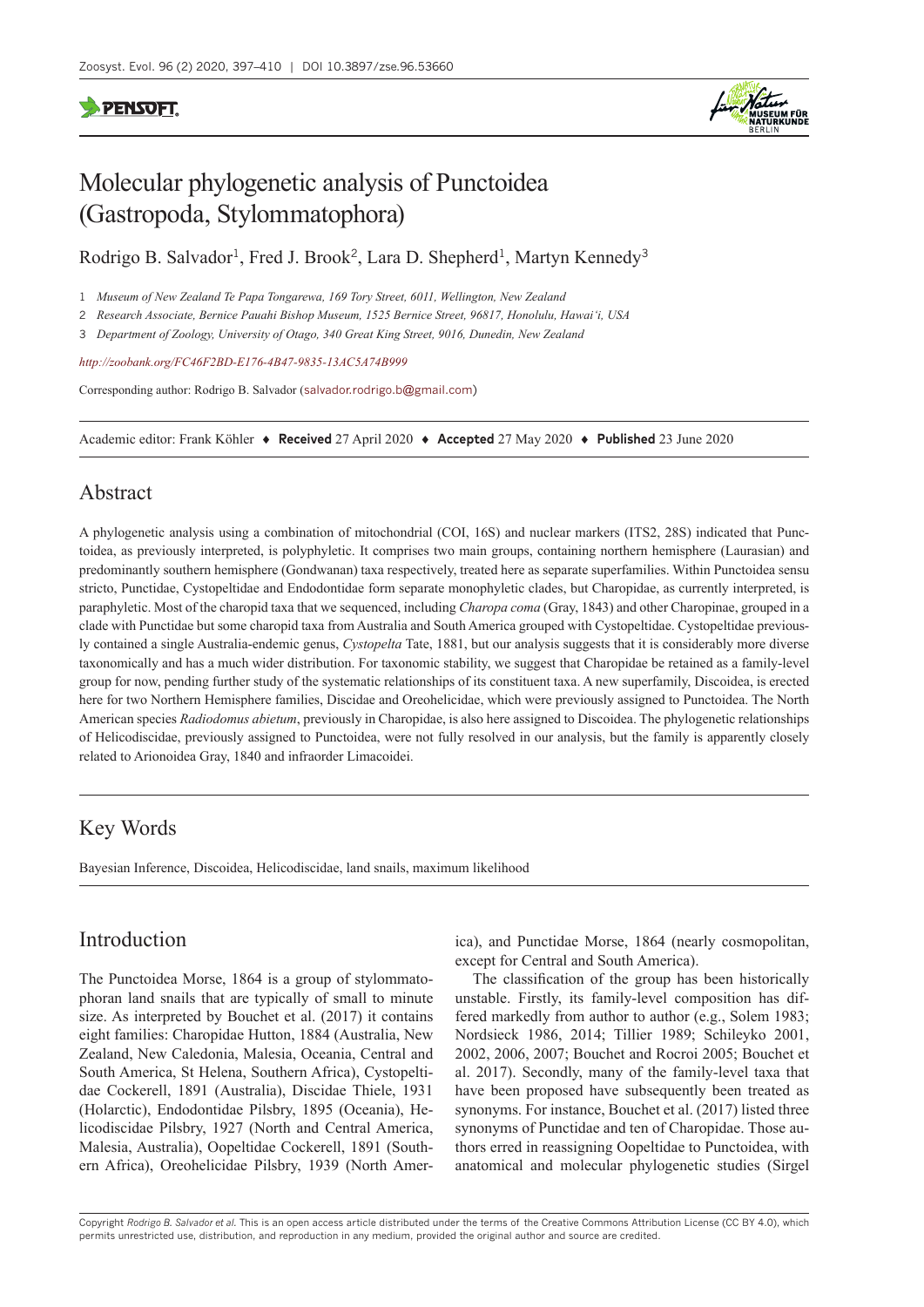2012; Teasdale 2017) indicating that this family is more closely related to Arionoidea Gray, 1840.

Representatives of families Charopidae, Punctidae and Discidae were included in ribosomal RNA phylogenetic analyses by Wade et al. (2001, 2006). Those authors' trees showed, albeit with weak support, that Discidae are not closely related to Punctidae and Charopidae. The systematic relationships of Punctidae and Charopidae were not resolved in those analyses, as noted by Bouchet et al. (2017). In those works, *Laoma* Gray, 1850 (Punctidae) and *Suteria* Pilsbry, 1892 (Charopidae) formed a poorly-supported clade, with *Otoconcha* Hutton, 1883 (Charopidae: Otoconchinae Cockerell, 1893) as a sister group, thus rendering Charopidae paraphyletic. Bouchet et al. (2017: 386) noted that "if confirmed, it would indicate that the Charopidae in the broadly defined sense of Solem (1983) would have to be divided into separate families". A phylogenetic study of Panpulmonata by Teasdale (2017), using transcriptome and exon capture, included two species of Charopidae, from Australia and South Africa respectively, and one species each of Cystopeltidae and Punctidae. This analysis recovered a strongly-supported monophyletic Punctoidea, closely related to Oopeltidae, Caryodidae Connolly, 1915 and Rhytidoidea Pilsbry, 1893. Within Punctoidea the charopid taxa *Mulathena* Smith & Kershaw, 1985 and *Trachycystis* Pilsbry, 1893 grouped together, and *Cystopelta* and the punctid taxon *Paralaoma* Iredale, 1913 formed a separate, well-supported group.

The present study is a first attempt at determining a global phylogeny of the Punctoidea, incorporating taxa from all the constituent families listed by Bouchet et al. (2017), except Oopeltidae, and using a combination of mitochondrial and nuclear markers to infer a phylogeny for this superfamily.

# Material and methods

Over 50 museums and universities worldwide were contacted in search of specimens, but only seven of those were able to provide preserved material that was suitable for molecular analysis (a few institutions had suitable specimens but declined to loan them). We tried to obtain representatives of as many genera, subfamilies and families of putative Punctoidea as possible, with preference given to type species of genera (and type genera of family/subfamily), and specimens from or near type localities.

The difficulty of obtaining specimens suitable for molecular analysis was not entirely unexpected. From our experience, tissues of punctoid snails, especially minute ones, are commonly in poor condition in museum collections. There are two main reasons for this: (1) snails sorted from soil/leaf litter samples can be dead and partly decomposed prior to preservation. (2) Live specimens that are killed by being put directly into ethanol retract into their shell, sometimes with copious production of mucus, and this can prevent ethanol penetrating all tissues (some decomposition then occurs in those tissues).

Overall, we obtained specimens of 50 species from seven of the eight punctoid families recognized by Bouchet et al. (2017) (Table 1). We did not include any representatives of Oopeltidae, which is more closely related to Arionoidea (see above). Our analysis included putative punctoid species assigned to families Charopidae (27 species), Cystopeltidae (1 species), Discidae (15 species), Endodontidae (1 species), Helicodiscidae (2 species), Oreohelicidae (4 species) and Punctidae (6 species). It included taxa from South Africa (1 species), Australia (4 species), New Zealand (17 species), Oceania (2 species), Central and South America (7 species), North America (23 species) and Europe (4 species). For three species, we included two specimens each from different geographic regions (i.e., USA vs Canada, NE vs SE Brazil). Data for three additional punctoid species were gathered from NCBI GenBank (Table 1); we used only sequence data stemming from published works with reliable identifications, voucher specimens, locality data, and sequence data for our markers of interest. All the specimens sequenced herein had their identification determined by comparison with type material or illustrations of type material where feasible, or from taxonomic literature and reference material in museum collections (details listed in Suppl. material 1: Part I).

We used as outgroups two species of Hygrophila, one of Succineidae, and one of Rhytididae, rooting the phylogeny using Hygrophila; Rhytididae was used to test the monophyly of Punctoidea in the first instance (see below). Sequence data of these species were taken from GenBank (Table 1), with the exception of the succineid, which was sequenced by us.

The specimens that we analyzed had either a small section of the foot clipped or (in the case of extremely minute specimens) were completely used for DNA extraction (standard protocol, QIAGEN DNEasy Blood & Tissue Kit; or 5% Chelex 100 solution, see Spencer et al., 2006). Roughly one third of our extractions failed due to poor specimen preservation, as explained above. We targeted four markers: (1) the barcoding fragment of the mitochondrial COI gene (primers LCO and HCO; Folmer et al., 1994), with circa 650 bp; (2) the mitochondrial 16S rRNA gene (primers 16SarL and 16SbrH; Simon et al., 1994), with circa 450 bp; (3) and (4) a continuous fragment of nuclear DNA encompassing the 3′ end of the 5.8S rRNA gene, the ITS2 region, and the 5′ end of the 28S rRNA gene, with a total of around 1,300 bp, that was amplified in two fragments. The primers used were LSU-1 and LSU-3 for the first fragment and LSU-2 and LSU-5 for the second fragment (Wade and Mordan 2000; Wade et al. 2006).

PCR amplification for COI and 16S involved an initial denaturation at 96 °C (2 min); followed by 35 cycles of denaturation at 94 °C (30 s), annealing at 48 °C (1 min) and extension at 72 °C (2 min); finishing with a final extension at 72  $\rm{^{\circ}C}$  (5 min). The PCR protocol for ITS2+28S was performed with an initial denaturation at 95 °C (3 min); then 40 cycles of denaturation at 95 °C (30 s), annealing at either 50  $\rm{°C}$  (ITS2 section) or 45  $\rm{°C}$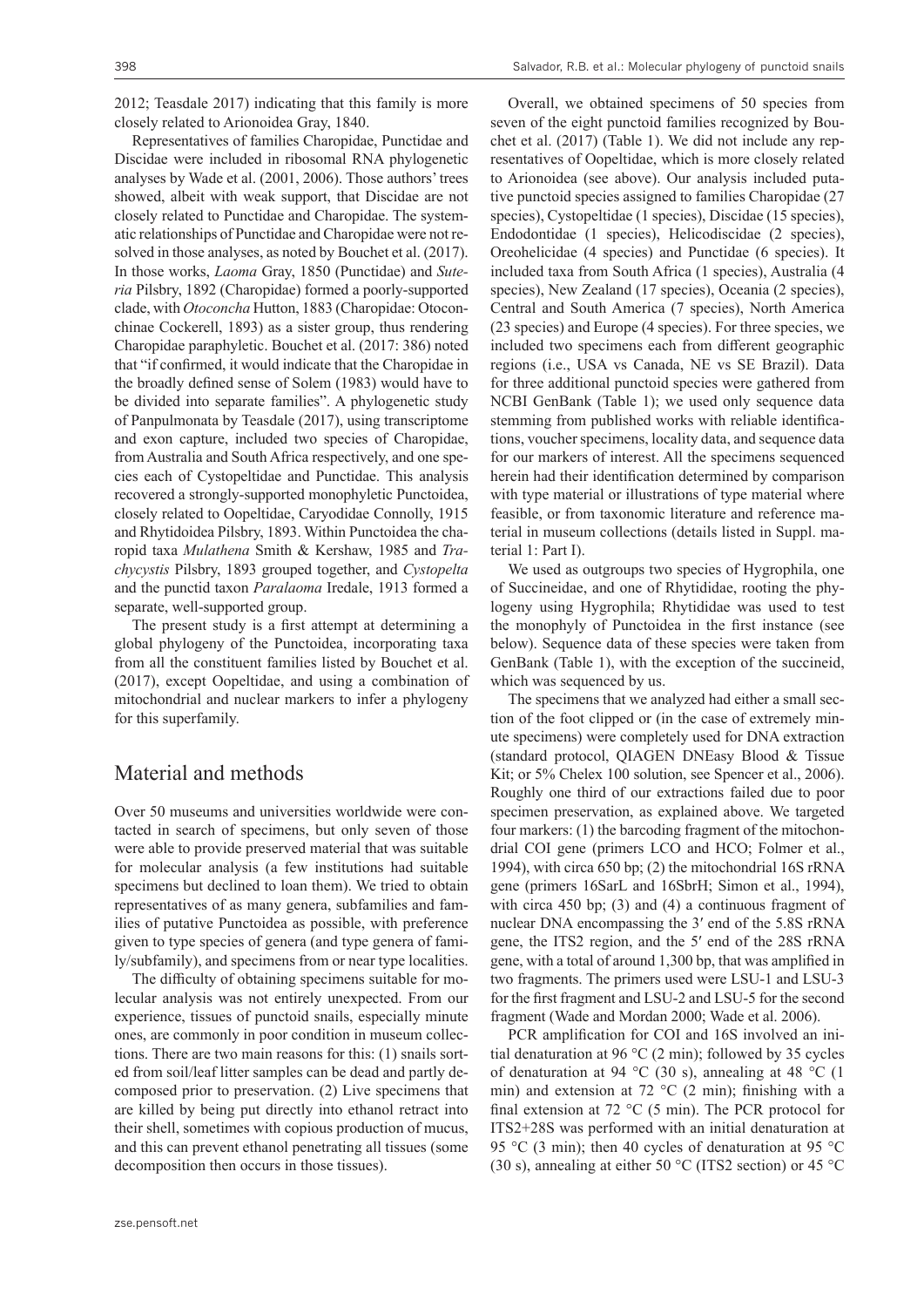(28S section) (1 min) and (4) extension at  $72 \text{ °C}$  (2 min); followed by a final extension at  $72 \degree C$  (4 min). Small variations of these protocols (e.g., annealing temperature, length of cycle steps) were used for some samples that initially failed to amplify.

PCR products were quantified via agarose gel electrophoresis, cleaned with ExoSAP-IT™ (Affymetrix Inc.), and Sanger sequenced. Sequences were assembled in Geneious Prime (v. 2019.0.3, Biomatters Ltd.), quality-checked, and uploaded to GenBank (Table 1). Alignment of sequences was also done in Geneious Prime with the MUSCLE plugin (Edgar 2004) using default settings (i.e., optimized for accuracy). The resulting alignment of each marker was manually proofed for errors and then run through Gblocks (Talavera and Castresana 2007), with the least restrictive settings available, in order to eliminate poorly aligned and divergent positions that might interfere with the analyses.

The sequences of each marker (COI, 16S, and ITS+28S) were then concatenated for a single phylogenetic analysis. Before concatenation, however, each marker was analyzed separately to search for conflicts between the resulting trees; no meaningful conflict was found. Phylogenetic analyses were performed with MrBayes 3.2.6 (Ronquist et al., 2012) for Bayesian Inference (henceforth BI) and the PhyML 3.0 online portal (Guindon et al. 2010) with maximum likelihood (henceforth ML).

For BI two concurrent analyses were run, each with four Markov chains of 20 million generations with the first 20% of samples discarded as 'burn-in', the default priors, nst = 6, rates = invgamma, temperature parameter =  $0.1$ , sampling every 1,000 generations and the substitution model parameters unlinked across the three loci. MCMC convergence was assessed by examining the standard deviation of split frequencies and effective sample sizes (ESS) values in Mr Bayes and examining likelihood plots in Tracer v.1.7.1 (Rambaut et al. 2018). For ML, we used smart model selection (Lefort et al. 2017) with Akaike Information Criterion (AIC), subtree pruning-regrafting branch swapping and 2,000 bootstrap replicates.

A subset of our Punctoidea ingroup (17 species) was used alongside 23 other stylommatophoran snails (and 2 Hygrophila as outgroup) to further investigate the polyphyletism of Punctoidea and the position of its component branches within the whole group. The methodology is similar to the above and is discussed in detail in the Suppl. material 1: Part II, including a list of all species and their GenBank accession numbers (Suppl. material 1: Table S1).

# Results

#### Taxonomic coverage

Our analysis was based on sequence data from taxa in seven of the eight families that Bouchet et al. (2017) assigned to Punctoidea, but coverage was not equal for all

families (Table 1). Charopidae, Discidae, Oreohelicidae and Punctidae were each represented by multiple samples. Just under half the sampled species belong to Charopidae, with three of the presently recognized subfamilies being represented, namely Charopinae, Otoconchinae and Rotadiscinae Baker, 1927. Cystopeltidae and Endodontidae were represented by just one species each. Helicodiscidae was represented by GenBank data only (DNA extraction from additional helicodiscid specimens that we procured was unsuccessful). In any event we achieved relatively broad coverage for our ingroup, which included 53 species and 56 terminal branches (as there are three species each represented by two individuals).

### Sequence data

After selection through Gblocks, our resulting concatenated alignment was 2196 bp long, with 1176 variable characters of which 935 were parsimony informative. Gblocks maintained 683 bp in the COI fragment, 387 bp in the 16S, and 1126 bp in the IT2+28S. We were unable to obtain high-quality 16S sequence data for four species (Table 1).

### Phylogenetic analyses

The BI and the ML analyses returned nearly identical trees, so we present here the Bayesian phylogeny only (Fig. 1, but also including the ML support values). The ML tree had some minor differences regarding the placement of the charopid taxa *Allodiscus* Pilsbry, 1892, *Chalcocystis* Watson, 1934, *Otoconcha*, and Chilean *Radiodiscus* sp., but all with very little support. For clarity, we refer below only to BI posterior probability (PP) values, while the ML support values can be seen in Fig. 1.

The resulting tree shows that Punctoidea is not monophyletic (Fig. 1), a possibility that had already been alluded to by some previous authors (e.g., Wade et al. 2001, 2006; Holyoak et al. 2011; Nordsieck 2014). Rather, it is widely polyphyletic (see also the more comprehensive polyphyletism test in the Suppl. material 1: Part II), consisting of three distinct and well-supported groups within suborder Helicina: (1) a group containing Discidae and Oreohelicidae (1.0 PP), which we refer to a new superfamily Discoidea, based on the earliest available family-group name; (2) the Helicodiscidae, which forms a separate strongly supported group (1.0 PP) of uncertain affinity within suborder Helicina, in Stylommatophora; and (3) the Punctoidea sensu stricto, containing Endodontidae, Cystopeltidae, Punctidae and paraphyletic Charopidae (1.0 PP). Because the fossil record of Punctoidea sensu stricto is poorly understood (see Discussion below), and some of the internal branches of our phylogeny were not strongly supported, we have not attempted to estimate divergence times based on the molecular data.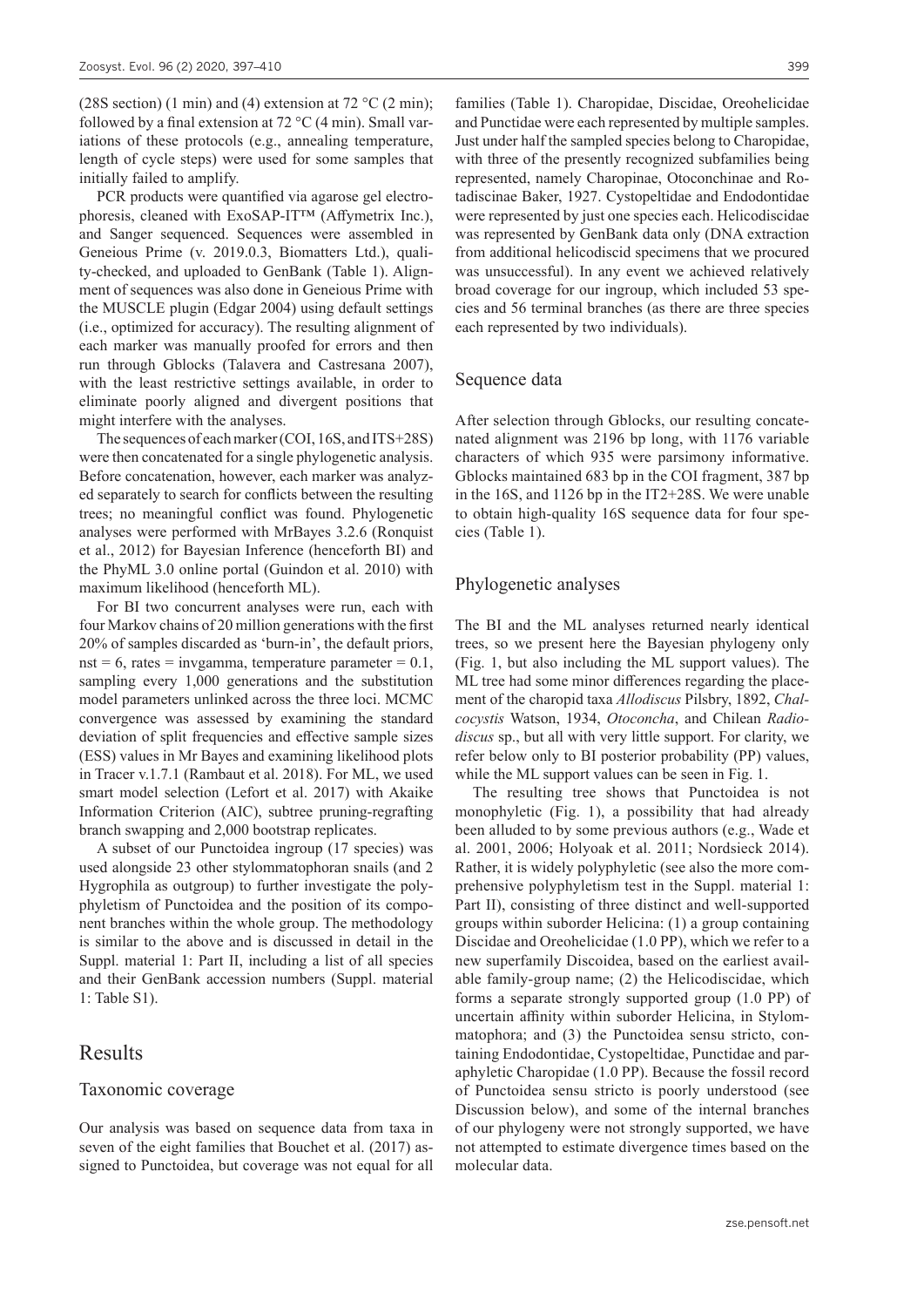| TMAG = Tasmanian Museum and Art Gallery (Hobart, Australia)               |                      |                                                                                                                                                                                                                    |                       |                                | Table 1. List of species used in the present work, with their respective GenBank registration number for each marker, voucher specimen information, and collection locality. Families are listed<br>according to former classification, that is, before the present work; species which were allocated in different families after our analysis are marked with an asterisk (see also Fig. 1). Sequence data<br>extracted from GenBank is identified as so in the 'Voucher' column. Taxa noted as 'sp.' represent juvenile specimens that could only be identified to genus level. Institution acronyms: FMNH =<br>Field Museum of Natural History (Chicago, USA), MZSP = Museu de Zoologia da Universidade de São Paulo (São Paulo, Brazil); NMNZ = Museum of New Zealand Te Papa Tongarewa (Wel-<br>lington, New Zealand); NMW = National Museum Wales (Cardiff, UK); OZD = University of Otago (Dunedin, New Zealand); RBCM = Royal British Columbia Museum (Victoria, Canada); |
|---------------------------------------------------------------------------|----------------------|--------------------------------------------------------------------------------------------------------------------------------------------------------------------------------------------------------------------|-----------------------|--------------------------------|------------------------------------------------------------------------------------------------------------------------------------------------------------------------------------------------------------------------------------------------------------------------------------------------------------------------------------------------------------------------------------------------------------------------------------------------------------------------------------------------------------------------------------------------------------------------------------------------------------------------------------------------------------------------------------------------------------------------------------------------------------------------------------------------------------------------------------------------------------------------------------------------------------------------------------------------------------------------------------|
| Species                                                                   | ర్రె                 | <b>16S</b>                                                                                                                                                                                                         | $1752 + 285$          | Voucher                        | Locality                                                                                                                                                                                                                                                                                                                                                                                                                                                                                                                                                                                                                                                                                                                                                                                                                                                                                                                                                                           |
| Acroloxus lacustris (Linnaeus, 1758)<br><b>ACROLOXIDAE</b>                | AY282581             |                                                                                                                                                                                                                    |                       | GenBank                        | Germany, Brandenburg, Harnekop, Großer See                                                                                                                                                                                                                                                                                                                                                                                                                                                                                                                                                                                                                                                                                                                                                                                                                                                                                                                                         |
| Acroloxus lacustris (Linnaeus, 1758)<br>CHAROPIDAE                        |                      | F489311<br>ш                                                                                                                                                                                                       | EF489364              | GenBank                        | Germany                                                                                                                                                                                                                                                                                                                                                                                                                                                                                                                                                                                                                                                                                                                                                                                                                                                                                                                                                                            |
| Allodiscus dimorphus (Reeve, 1852)                                        | <b>MN792581</b>      | N756708<br>Σ                                                                                                                                                                                                       | MN782439              | 0ZD Adimo-5                    | New Zealand, Auckland, Waitakere Ranges, Titirangi, Atkinson<br><b>Irack</b>                                                                                                                                                                                                                                                                                                                                                                                                                                                                                                                                                                                                                                                                                                                                                                                                                                                                                                       |
| Alsolemia longstaffae (Suter, 1913)                                       | MN792582             | N756709                                                                                                                                                                                                            | <b>MN759313</b>       | OZD Almon-1                    | New Zealand, Southland, Colac Bay                                                                                                                                                                                                                                                                                                                                                                                                                                                                                                                                                                                                                                                                                                                                                                                                                                                                                                                                                  |
| Chalcocystis aenea (F. Krauss, 1848)                                      | MN792590             | N756717<br>$\Sigma \geq \Sigma$                                                                                                                                                                                    | MN782447              | NWM.Z.2001.004.00939           | South Africa, KwaZulu-Natal, Hluhluwe                                                                                                                                                                                                                                                                                                                                                                                                                                                                                                                                                                                                                                                                                                                                                                                                                                                                                                                                              |
| Charopa coma (Gray, 1843)                                                 | MN792591             | N756718                                                                                                                                                                                                            | MN782448              | OZD Chcom-5                    | Paturoa<br>New Zealand, Auckland, Waitakere Ranges, Titirangi,<br>Stream                                                                                                                                                                                                                                                                                                                                                                                                                                                                                                                                                                                                                                                                                                                                                                                                                                                                                                           |
| Diemenoropa kingstonensis (Legrand, 1871)*                                | MN792616             | N756740                                                                                                                                                                                                            | MN782473              | <b>TMAC E26620</b>             | Australia, Tasmania, Skullbone Plains, Kenneth Lagoon                                                                                                                                                                                                                                                                                                                                                                                                                                                                                                                                                                                                                                                                                                                                                                                                                                                                                                                              |
| Fectola infecta (Reeve, 1852)                                             | MN792600             | N756727<br>$\geq$ $\geq$                                                                                                                                                                                           | MN782457              | OZD Feinf-1                    | New Zealand, Waikato, Coromandel Peninsula, Port Charles                                                                                                                                                                                                                                                                                                                                                                                                                                                                                                                                                                                                                                                                                                                                                                                                                                                                                                                           |
| Flammulina zebra (Le Guillou, 1842)                                       | MN792601             | N756728<br>$\geq$                                                                                                                                                                                                  | MN782458              | OZD Flzeb-1                    | New Zealand, Tasman, Lake Daniells                                                                                                                                                                                                                                                                                                                                                                                                                                                                                                                                                                                                                                                                                                                                                                                                                                                                                                                                                 |
| Lilloiconcha gordurasensis (Thiele, 1927)*                                | MN792604             | N756731                                                                                                                                                                                                            | <b>MN782461</b>       | MZSP 133646                    | Brazil, Alagoas, Pedra Talhada Biological Reserve                                                                                                                                                                                                                                                                                                                                                                                                                                                                                                                                                                                                                                                                                                                                                                                                                                                                                                                                  |
| Lilloiconcha gordurasensis (Thiele, 1927)*                                | MN792605             |                                                                                                                                                                                                                    | MN782462              | MZSP 106118                    | Brazil, São Paulo, São Paulo, Burle Marx Park                                                                                                                                                                                                                                                                                                                                                                                                                                                                                                                                                                                                                                                                                                                                                                                                                                                                                                                                      |
| Lilloiconcha superba (Thiele, 1927)*                                      | MN792606             |                                                                                                                                                                                                                    | MN782463              | MZSP 133637                    | Brazil, Alagoas, Pedra Talhada Biological Reserve                                                                                                                                                                                                                                                                                                                                                                                                                                                                                                                                                                                                                                                                                                                                                                                                                                                                                                                                  |
| Mitodon wairarapa (Suter, 1890)                                           | MN792607             | N756732                                                                                                                                                                                                            | MN782464              | OZD Miwai-1                    | New Zealand, Southland, Stewart Island, Mason Bay, Gutter                                                                                                                                                                                                                                                                                                                                                                                                                                                                                                                                                                                                                                                                                                                                                                                                                                                                                                                          |
| Mocella eta (Pfeiffer, 1853)                                              | MN792608             | N756733<br>$\Sigma \geq \Sigma$                                                                                                                                                                                    | MN782465              | OZD Moeta-1                    | New Zealand, Northland, Umuheke Bay                                                                                                                                                                                                                                                                                                                                                                                                                                                                                                                                                                                                                                                                                                                                                                                                                                                                                                                                                |
| Neophenacohelix giveni (Cumber, 1961)                                     | <b>MN792609</b>      | N756743                                                                                                                                                                                                            | <b>MN782466</b>       | OZD Phgiv-1                    | New Zealand, Northland, Whangarei, Coronation Reserve                                                                                                                                                                                                                                                                                                                                                                                                                                                                                                                                                                                                                                                                                                                                                                                                                                                                                                                              |
| Otoconcha dimidiata (L. Pfeiffer, 1853)<br>Phacussa helmsi (Hutton, 1882) | MN792614<br>MN792618 | N756738<br>N756742                                                                                                                                                                                                 | MN782471<br>MN782475  | OZD Phhel-2<br>0ZD Otdim-1     | New Zealand, West Coast, Greymouth, Point Elizabeth<br>New Zealand, Northland, Whangarei, Bream Head                                                                                                                                                                                                                                                                                                                                                                                                                                                                                                                                                                                                                                                                                                                                                                                                                                                                               |
| Phenacohelix pilula (Reeve, 1852)                                         | MN792619             | N756744<br>$\overline{\Sigma}$ $\overline{\Sigma}$ $\overline{\Sigma}$ $\overline{\Sigma}$ $\overline{\Sigma}$ $\overline{\Sigma}$ $\overline{\Sigma}$ $\overline{\Sigma}$ $\overline{\Sigma}$ $\overline{\Sigma}$ | MN782476              | OZD Phpil-1                    | New Zealand, Northland, Whangaruru North Head                                                                                                                                                                                                                                                                                                                                                                                                                                                                                                                                                                                                                                                                                                                                                                                                                                                                                                                                      |
| Radioconus amoenus (Thiele, 1927)                                         | MN792623             | N756749                                                                                                                                                                                                            | MN782481              | MZSP 135899                    | Brazil, Santa Catarina, Florianópolis, Gruta do Triângulo                                                                                                                                                                                                                                                                                                                                                                                                                                                                                                                                                                                                                                                                                                                                                                                                                                                                                                                          |
| Radiodomus abietum (H.B. Baker, 1930)*                                    | MN792624             | N756750                                                                                                                                                                                                            | MN782482              | FMNH 386227                    | USA, Idaho, Seven Devils Mountains, Seven Devils Road                                                                                                                                                                                                                                                                                                                                                                                                                                                                                                                                                                                                                                                                                                                                                                                                                                                                                                                              |
| Radiodiscus sp.                                                           | MN792625             | N756751                                                                                                                                                                                                            | MN782483              | MZSP 100219                    | Brazil, Bahia, Ilhéus                                                                                                                                                                                                                                                                                                                                                                                                                                                                                                                                                                                                                                                                                                                                                                                                                                                                                                                                                              |
| Radiodiscus sp.                                                           | MN792626             | N756752                                                                                                                                                                                                            | MN782484              | FMNH 331252                    | Chile, Chiloé, Chiloé National Park, Chepu                                                                                                                                                                                                                                                                                                                                                                                                                                                                                                                                                                                                                                                                                                                                                                                                                                                                                                                                         |
| Ranfurlya constanceae Suter, 1903                                         | MN792627             | N756753                                                                                                                                                                                                            | <b>MN782485</b>       | OZD Racon-1                    | New Zealand, Auckland Islands, Adams Island                                                                                                                                                                                                                                                                                                                                                                                                                                                                                                                                                                                                                                                                                                                                                                                                                                                                                                                                        |
| Scelidoropa officeri (Legrand, 1871)*                                     | MN792617             | N756741                                                                                                                                                                                                            | MN782474              | <b>TMAC E28374</b>             | Australia, Tasmania, Flinders Island, Brougham Sugarloaf                                                                                                                                                                                                                                                                                                                                                                                                                                                                                                                                                                                                                                                                                                                                                                                                                                                                                                                           |
| Sinployea atiensis (Pease, 1870)                                          | MN792628             | N756754                                                                                                                                                                                                            | MN782486              | NMNZ M.283340                  | Cook Islands, Rarotonga, Tupapa Valley                                                                                                                                                                                                                                                                                                                                                                                                                                                                                                                                                                                                                                                                                                                                                                                                                                                                                                                                             |
| Stenacapha hamiltoni (Cox, 1868)                                          | MN792629             | N756755                                                                                                                                                                                                            | MN782487              | <b>TMAC E28243</b>             | Australia, Tasmania, Central Plateau, Viormy                                                                                                                                                                                                                                                                                                                                                                                                                                                                                                                                                                                                                                                                                                                                                                                                                                                                                                                                       |
| Suteria ide (Gray, 1850)                                                  | MN792630<br>MN792631 | N756756<br>N756757<br>ΣΣ                                                                                                                                                                                           | MN782488<br>VIN782489 | OZD Ththa-6<br>OZD Suide-3     | New Zealand, Manawatu-Wanganui, Bushy Park                                                                                                                                                                                                                                                                                                                                                                                                                                                                                                                                                                                                                                                                                                                                                                                                                                                                                                                                         |
| Therasia thaisa Hutton, 1883                                              | MN792632             |                                                                                                                                                                                                                    | <b>MN782490</b>       | MZSP 102889                    | System<br>New Zealand, Southland, Clifden, Clifden Limestone Cave<br>Brazil, São Paulo, Cotia, Morro Grande Reserve                                                                                                                                                                                                                                                                                                                                                                                                                                                                                                                                                                                                                                                                                                                                                                                                                                                                |
| <b>CYSTOPELTIDAE</b><br>Zilchogyra sp.*                                   |                      |                                                                                                                                                                                                                    |                       |                                |                                                                                                                                                                                                                                                                                                                                                                                                                                                                                                                                                                                                                                                                                                                                                                                                                                                                                                                                                                                    |
| Cystopelta bicolor Petterd & Hedley, 1909<br><b>DISCIDAE</b>              | MN792592             | N756719<br>Σ                                                                                                                                                                                                       | MN782449              | TMAC E26659                    | Australia, Tasmania, Bronte Park                                                                                                                                                                                                                                                                                                                                                                                                                                                                                                                                                                                                                                                                                                                                                                                                                                                                                                                                                   |
| Anguispira alternata (Say, 1816)<br>Anguispira alternata (Say, 1816)      | MN792583<br>MN792584 | MN756710<br>MN756711                                                                                                                                                                                               | MN782440<br>MN782441  | NMNZ M.326602<br>FMNH 380947.2 | USA, Illinois, Sangamon<br>Canada, Ontario                                                                                                                                                                                                                                                                                                                                                                                                                                                                                                                                                                                                                                                                                                                                                                                                                                                                                                                                         |
|                                                                           |                      |                                                                                                                                                                                                                    |                       |                                |                                                                                                                                                                                                                                                                                                                                                                                                                                                                                                                                                                                                                                                                                                                                                                                                                                                                                                                                                                                    |

zse.pensoft.net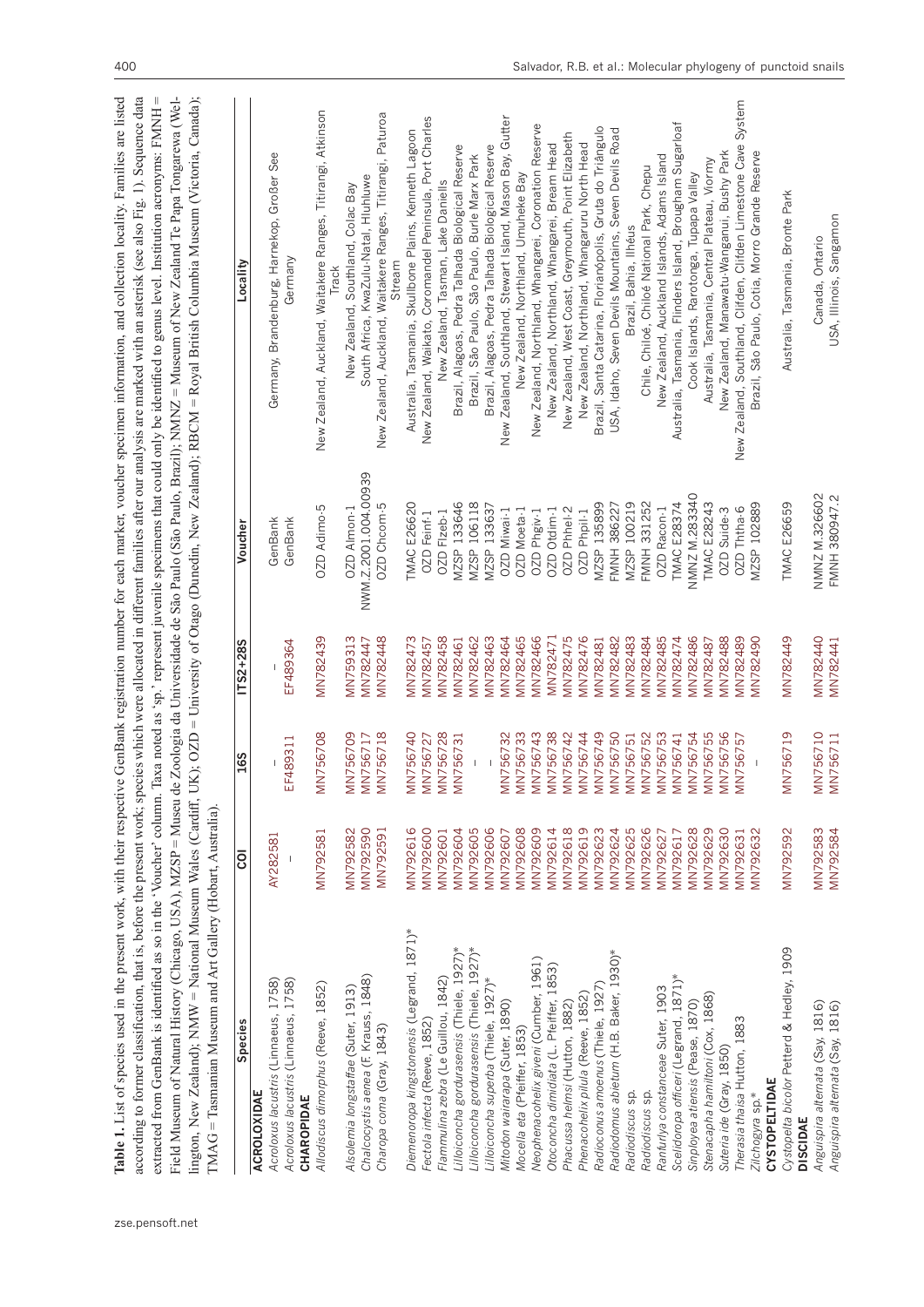| <b>Species</b>                                           | ē               | 165             | ITS2+28S        | Voucher              | Locality                                                                |
|----------------------------------------------------------|-----------------|-----------------|-----------------|----------------------|-------------------------------------------------------------------------|
| Anguispira jessica Kutchka, 1938                         | MN792585        | <b>MN756712</b> | MN782442        | <b>FMNH 383610</b>   | USA, North Carolina, Macon                                              |
| Anguispira kochi (L. Pfeiffer, 1846)                     | MN792586        | <b>IN756713</b> | MN782443        | RBCM 015-00446-001   | Canada, British Columbia, Bear Creek                                    |
| Anguispira kochi (L. Pfeiffer, 1846)                     | MN792587        | <b>AN756714</b> | MN782444        | <b>FMNH 372699</b>   | USA, Illinois, Brown                                                    |
| Anguispira nimapuna H.B. Baker, 1932                     | MN792588        | <b>AN756715</b> | MN782445        | <b>FMNH 386201</b>   | USA, Idaho, Lowell, Rye Patch Creek                                     |
| Anguispira strongyloides (Pfeiffer, 1854)                | <b>MN792589</b> |                 |                 | <b>FMNH 384431</b>   | USA, Alabama, Stevenson, County Rd. 172                                 |
| Anguispira strongyloides (Pfeiffer, 1854)                |                 | <b>AN756716</b> | MN782446        | NMNZ M.326603        | USA, Florida                                                            |
| Discus catskillensis (Pilsbry, 1896)                     | <b>MN792593</b> | <b>IN756720</b> |                 | NMNZ M.328403        | Canada, New Brunswick, Spednic Lake Protected Natural Area              |
| Discus catskillensis (Pilsbry, 1896)                     |                 |                 | MN782450        | NMNZ M.328404        | Canada, New Brunswick, Spednic Lake Provincial Park                     |
| Discus nigrimontanus (Pilsbry, 1924)                     | MN792594        | <b>ISC251</b>   | MN782451        | FMNH 383556          | USA, Alabama, Jackson                                                   |
| Discus patulus (Deshayes, 1830)                          | MN792595        | <b>IN756722</b> | MN782452        | FMNH 383604          | USA, North Carolina, Macon                                              |
| Discus perspectivus (Megerle von Mühlfeld<br>1816)       | <b>MN792596</b> | <b>IN756723</b> | MN782453        | NMNZ M.326601        | Czech Republic, Olomouc, Střeň, Litovelské Luhy Nature Reserve          |
| Discus rotundatus (O.F. Müller, 1774)                    | FJ917285        | FJ917265        | FJ917212        | GenBank              | Germany, Hesse, Frankfurt am Main                                       |
| Discus ruderatus (Hartmann, 1821)                        | MN792597        | MN756724        | MN782454        | <b>FMNH 316093</b>   | Italy, Trentino-Alto Adige                                              |
| Discus shimeki (Pilsbry, 1890)                           | <b>MN792598</b> | <b>MN756725</b> | MN782455        | RBCM 004-00130-001   | Canada, British Columbia, Liard Plain                                   |
| Discus whitneyi (Newcomb, 1864)                          |                 |                 | MN782456        | RBCM 016-00152-003   | Canada, British Columbia, Elmer Creek                                   |
| Discus whitneyi (Newcomb, 1864)<br>ENDODONTIDAE          | <b>MN792599</b> | MN756726        |                 | RBCM 016-00163-002   | Canada, British Columbia, Teepee Creek                                  |
| Libera fratercula (Pease, 1867)<br><b>HELICODISCIDAE</b> | MN792603        | MN756730        | MN782460        | NMNZ M.282580        | Cook Islands, Rarotonga, Tupapa                                         |
| Helicodiscus barri Hubricht, 1962                        | <b>MK675003</b> | MK541116        |                 | GenBank              | USA, Tennessee, Vanleer, Columbia Cave                                  |
| Helicodiscus parallelus (Say, 1821)                      | KT707362        |                 |                 | GenBank              | Canada, Ontario, Cambridge, Charitable Research Reserve                 |
| Helicodiscus parallelus (Say, 1821)                      |                 | $\,$ $\,$       | DQ256731        | GenBank              | USA?                                                                    |
| <b>OREOHELICIDAE</b>                                     |                 |                 |                 |                      |                                                                         |
| Oreohelix idahoensis (Hemphill, 1890)                    | MN792610        | MN756734        | MN782467        | FMNH 386247          | USA, Idaho, Lucile, Salmon River                                        |
| Oreohelix strigosa depressa Pilsbry, 1904                | MN792611        | <b>IN756735</b> | MN782468        | FMNH 374603          | USA, Colorado, Garfield                                                 |
| Oreohelix subrudis (Reeve, 1854)                         | MN792612        | <b>MN756736</b> | MN782469        | RBCM 012-00297-001   | Canada, British Columbia, Flathead Service Road                         |
| Oreohelix vortex S.S. Berry, 1932<br>PLANORBIDAE         | MN792613        | MN756737        | <b>MN782470</b> | FMNH 386172          | JSA, Idaho, White Bird, Old Highway 95                                  |
| Planorbis planorbis (Linnaeus, 1758)                     | EF012175        |                 |                 | GenBank              | Germany, Brandenburg, Obersdorf, Vordersee                              |
| Planorbis planorbis (Linnaeus, 1758)                     |                 | EF489315        | EF489369        | GenBank              | Germany                                                                 |
| PUNCTIDAE                                                |                 |                 |                 |                      |                                                                         |
| Laoma leimonias (Gray, 1850)                             | MN792602        | AN756729        | <b>MN782459</b> | OZD Lalem-1          | New Zealand, Northland, Kaihu, Maropiu Road                             |
| Paralaoma servilis (Shuttleworth, 1852)                  | MN792615        | AN756739        | MN782472        | OZD Paser-2          | New Zealand, Southland, Colac Bay                                       |
| Phrixgnathus celia Hutton, 1883                          | MN792620        | MN756745        | MN782477        | OZD Phcel-1          | New Zealand, Southland, Stewart Island, Mason Bay                       |
| Punctum californicum Pilsbry, 1898                       | MN792621        | <b>MN756746</b> | MN782478        | NMNZ M.328402        | USA, California, San Francisco, Presidio, Lincoln Boulevard             |
| Punctum pygmaeum (Draparnaud, 1801)                      | MN812719        | MN756747        | MN782479        | NMW.Z.2017.008.00537 | UK, Monmouthshire, Monmouth, Pentwyn Farm                               |
| Punctum randolphii (Dall, 1895)                          | <b>NN792622</b> | MN756748        | MN782480        | NMNZ M.328401        | Canada, British Columbia, Pemberton, Riverside Trail, Lillooet<br>River |
| RHYTIDIDAE                                               |                 |                 |                 |                      |                                                                         |
| Rhytida greenwoodi (Gray, 1850)<br>SUCCINEIDAE           | KT970868        | 0060/61>        | KP230525        | GenBank              | New Zealand, Waikato, Raglan                                            |
| Succinea manaosensis Pilsbry, 1926                       | MN186467        | MN186468        | MN186473        | NMNZ M.325472        | Brazil, Paraíba, Areia, Centro de Ciências Agrárias                     |
|                                                          |                 |                 |                 |                      |                                                                         |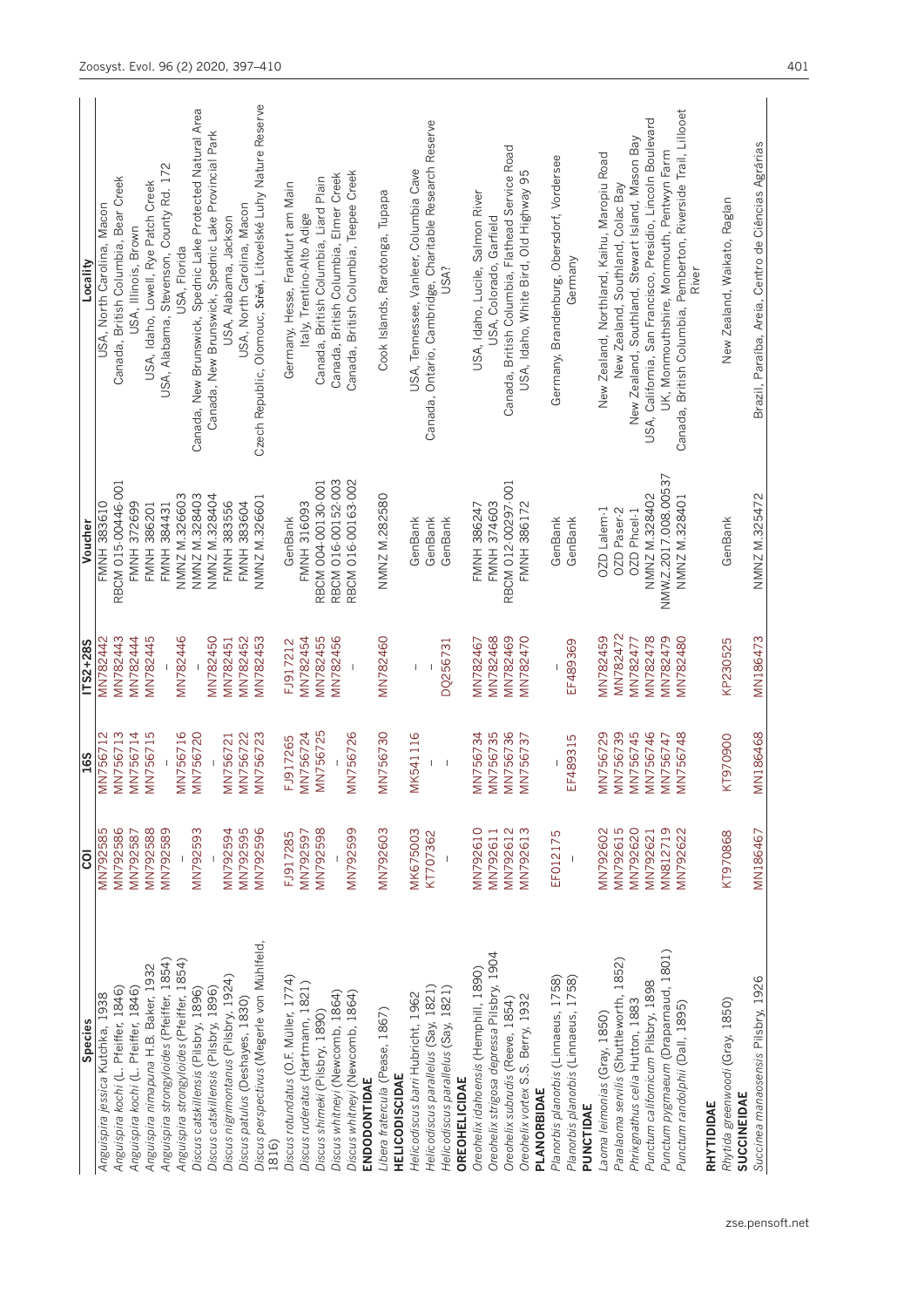# Discussion

### Systematics: Discoidea

This superfamily is strongly supported (Fig. 1) and is overall very well resolved, with all internal branches equally well supported. It contains two distinct groups, the families Oreohelicidae and Discidae. Our analysis of wider relationships within Stylommatophora (see Suppl. material 1: Part II) placed Discoidea close to infraorder Helicoidei, with strong support in the BI tree but weak support in the ML tree.

**Oreohelicidae:** This family, which is endemic to North America, is a strongly supported (1.0 PP) monophyletic group that is separate from Discidae and basal within Discoidea.

**Discidae:** This is a well-supported (1.0 PP) monophyletic group, which includes *Anguispira* Morse, 1864 and *Discus* Fitzinger, 1833. Our analysis indicates that the former genus is monophyletic, but the latter, as currently interpreted, is paraphyletic. This is not unexpected as *Discus* has been used a wastebasket taxon for North American and European discoid species, both Recent and fossil. However, what was surprising is that whereas two European species of *Discus* formed a separate basal clade (1.0 PP), a third European species, which was identified as *D. ruderatus* (Hartmann, 1821), the type species of the genus, grouped with North American species (1.0 PP). Further work is required to resolve the genus-level taxonomy of the species presently assigned to *Discus*, as well as the phylogenetic relationships of putative discid taxa from the Canary Islands (Holyoak et al. 2011; Cameron et al. 2013).

Our analysis indicated that samples identified as *Anguispira alternata* (Say, 1817) from the USA and Canada were very similar genetically and probably conspecific with one another. In contrast, the samples identified as *A. kochi* (Pfeiffer, 1846) from the USA and Canada differed markedly from one another, indicating that this taxon, which has a complex synonymy (MolluscaBase 2020), and is currently recognized as having a strongly disjunct distribution in North America, is probably a species complex.

**Discoidea** *incertae sedis***:** The monotypic North American genus *Radiodomus* H.B. Baker, 1930 has previously been classified in subfamily Rotadiscinae of Charopidae, although Pilsbry (1948b) noted that the type species, *Radiodomus abietum* Baker, 1930, differed anatomically from other rotadiscines. Our phylogenetic analysis indicates that *Radiodomus* belongs instead in Discoidea, but further work is required to determine if it should be treated as the basal taxon in Discidae, or assigned to a separate, new family-level group within Discoidea.

#### Systematics: Helicodiscidae

This family is native to Central and North America (Zilch 1959). A species of helicodiscid that has been described

from southeastern Brazil (Simone 2006) is actually an adventive North American species (Silva et al. 2020). *Stenopylis coarctata* (Möllendorff, 1894), which is apparently native to Malesia and northern Australia, has also been assigned to Helicodiscidae (e.g., Solem 1984; Stanisic et al. 2010), but this family-level classification requires reevaluation.

In our phylogeny Helicodiscidae is represented by two North American species of *Helicodiscus* Morse, 1864 that form a strongly supported (1.0 PP) clade. Although previously included in Punctoidea, our analysis suggests that Helicodiscidae does not belong in either Discoidea or the redefined Punctoidea. Its phylogenetic relationships with other taxa have not been precisely determined (see Suppl. material 1), but both our ML and BI trees position it (albeit with low support) close to Arionoidea and the 'limacoid clade' (now infraorder Limacoidei; Bouchet et al., 2017). As such the family is treated here as *incertae sedis* within suborder Helicina (in Stylommatophora), pending further work. Oopeltidae has also been previously classified in Punctoidea (Bouchet et al. 2017), although shown to be more closely related to Arionoidea (Sirgel 2012); whether or not Oopeltidae is closely related to Helicodiscidae requires investigation.

#### Systematics: Punctoidea

The Punctoidea, as redefined here, is a strongly supported clade (1.0 PP) clade containing representatives of Endodontidae, Cystopeltidae, Punctidae and Charopidae (Fig. 1). We could not reliably determine its position within Stylommatophora: our ML tree placed it as the basal group within suborder Helicina, while our BI placed it in a more derived position within Helicina (see Suppl. material 1: Part II).

**Endodontidae:** In our analysis, this family is represented by one species only, in the Polynesian genus *Libera* Garrett, 1881, but its split from the other punctoids is clear and strongly supported (1.0 PP). As such, Endodontidae is basal in the redefined Punctoidea, and is the sister taxon of the clade formed by the other punctoid families, as redefined below.

**Cystopeltidae:** Previously this family was interpreted as containing a single genus of semi-slugs, *Cystopelta*  Tate, 1881, endemic to southeastern Australia, but our analysis indicated strong support (1.0 PP) for a monophyletic family-level group comprising two strongly supported clades (both 1.0 PP): one containing *Cystopelta bicolor* Petterd & Hedley, 1909, and two Tasmanian land snail taxa that were previously assigned to Charopidae, *Diemenoropa kingstonensis* (Legrand, 1871) and *Scelidoropa officeri* (Legrand, 1871); and the other containing South American land snail species in the genera *Lilloiconcha* Weyrauch, 1965 and *Zilchogyra* Weyrauch, 1965, which were previously assigned to Charopidae as well. These two clades possibly warrant separate subfamily-group status, but further work is required to test this. Our results indicate that the genus- and species-level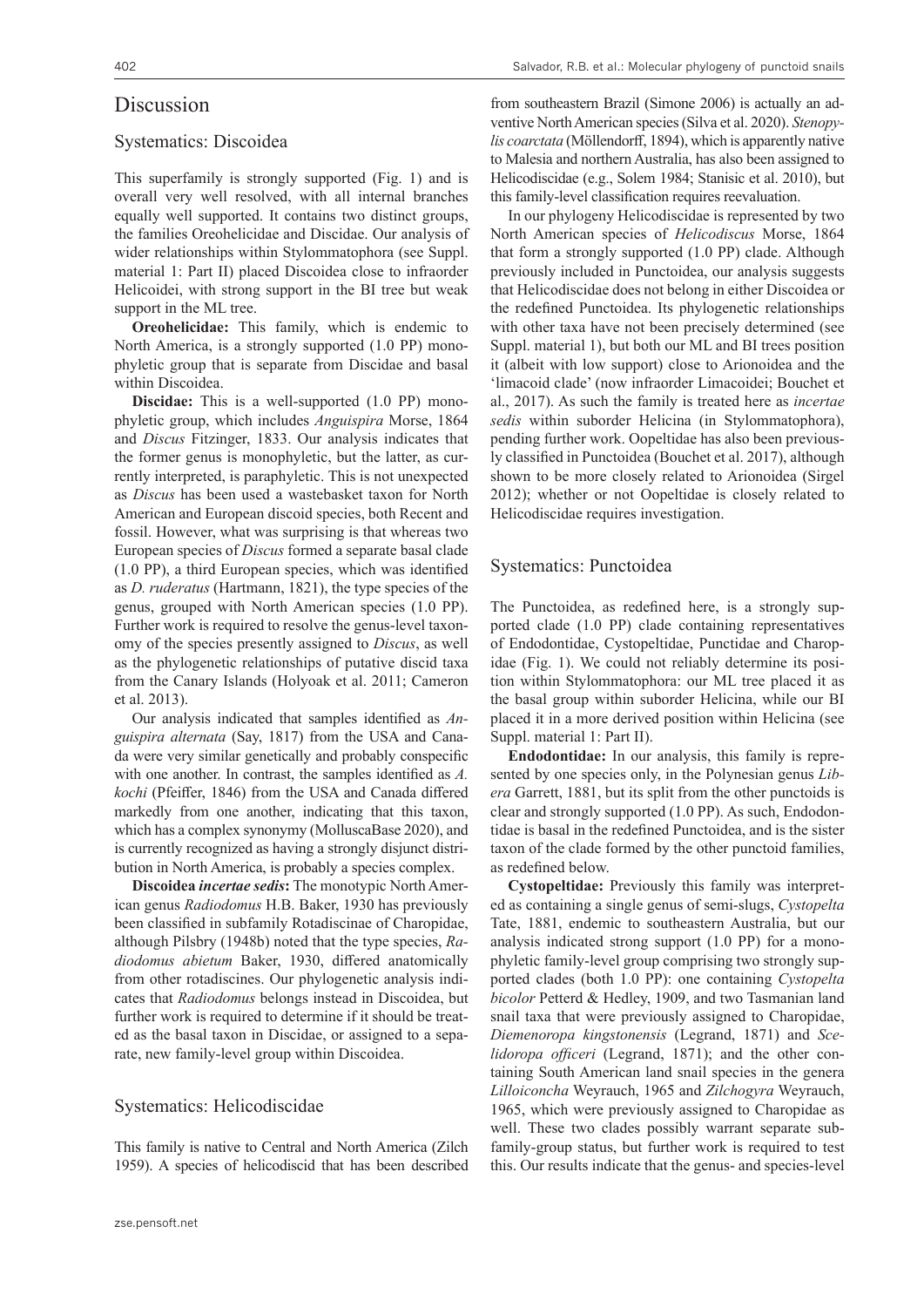

**Figure 1.** Bayesian tree for the "Punctoidea", rooted by the Hygrophila. Numbers shown on nodes are BI posterior probabilities (0 to 1) followed by ML bootstrap values (0 to 100%). Scale bar is substitutions per site.

classification of *Lilloiconcha* and *Zilchogyra* is in need of revision, as already alluded to by previous authors (e.g., Salvador et al. 2018b; Salvador 2019).

The charopid taxa that grouped in Cystopeltidae in our analysis have very similar shell morphology to some charopid taxa in the Punctidae + Charopidae clade (below). For the South American cystopeltid branch at least, a smooth protoconch might be a diagnostic character (Schileyko 2001). However, for many charopid genus groups it may not be possible to assign taxa to either family on the basis of shell characters alone. Further work is required to determine the family-level placement of the numerous extant taxa that are currently assigned to Charopidae but which were not included in our analysis, as well as to determine reliable family-level diagnostic characters.

The phylogenetic relationships of Cystopeltidae in our analysis appear to differ from the findings of Teasdale (2017), which indicated that *Cystopelta purpurea* Davies, 1912 (Cystopeltidae), and a putative representative of Punctidae that was identified as *Paralaoma* sp. (misspelled as *Paraloama* in the original), were sister species, separate from a group of two charopid species from Australia and South Africa, respectively. The reasons for this difference are unclear. It may be an artefact of the small number of punctoid samples and restricted geographic range in Teasdale's (2017) analysis compared with our study.

**Punctidae + Charopidae clade:** Our analysis indicates strong support (1.0 PP) for a clade incorporating

taxa that were previously assigned to Punctidae and Charopidae (excluding those that grouped with Cystopeltidae, see above). The phylogenetic relationships determined here suggest that whereas Punctidae, as previously interpreted, is monophyletic, Charopidae sensu Solem (1983: 47) and later authors is paraphyletic. At present there is insufficient information to determine whether Charopidae Hutton, 1884 would be best treated as a junior synonym of Punctidae Morse, 1864, or split into a series of separate monophyletic family units. In the meantime, for taxonomic stability, we suggest that Charopidae should be retained as a separate, paraphyletic family-level group, pending further work to determine the phylogenetic relationships of its constituent taxa (below).

The family-group name Punctidae is used here for a well-supported clade (1.0 PP), within which there is a strongly supported (1.0 PP) basal group containing the endemic New Zealand taxa *Laoma* Gray, 1850 and *Phrixgnathus* Hutton, 1882, corresponding to Laominae Suter, 1913, and a weakly supported group (0.56 PP) containing *Paralaoma*, which is native to Australasia but has a wide adventive distribution, and type genus *Punctum* Morse, 1864. As presently interpreted the latter genus has a predominantly Holarctic distribution in North America, Japan and extratropical Eurasia, but with records also from Central America, Hawai'i and tropical Africa (Pilsbry 1948b; Cowie et al. 1995; Wronski and Hausdorf 2010; de Winter 2017; Horsák and Meng 2018). Punctidae probably also includes other New Zealand punctid taxa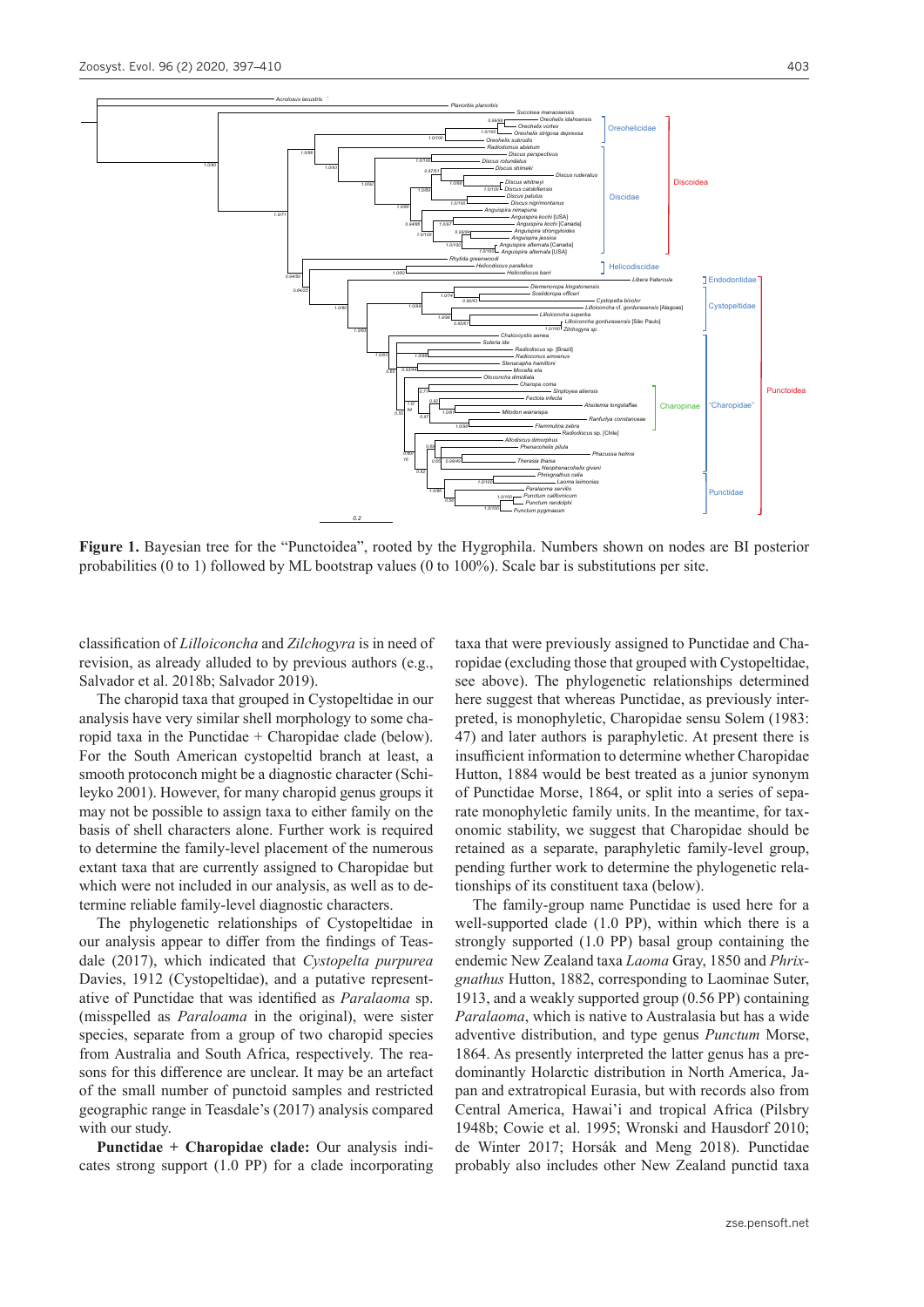listed by Spencer et al. (2009) and Australian punctid taxa listed by previous authors (e.g., Smith 1992; Schileyko 2002; Stanisic et al. 2010, 2018).

The family-group name Charopidae is provisionally retained here for charopid taxa other than those reassigned to Cystopeltidae (above). It includes taxa previously assigned to Charopinae Hutton, 1884 (in part), Phenacohelicidae Suter, 1892, Otoconchinae Cockerell, 1893, Flammulinidae Crosse, 1895, Patulastridae Steenburg, 1925, Rotadiscinae, Trachycystidae Schileyko, 1986, Ranfurlyinae Schileyko, 2001, and Therasiinae Schileyko, 2001. This diverse group of taxa has a very wide distribution that includes South America, South Africa, Australia, New Zealand and Oceania. The relationships within this group are as yet poorly resolved (see below), but our analysis indicates that it contains at least one strongly-supported group (1.0 PP), corresponding to Charopinae sensu stricto, which includes the type genus *Charopa* Albers & Martens, 1860, some other New Zealand taxa, and *Sinployea* Solem, 1983 from Oceania. Two of the constituent taxa, *Flammulina* E. von Martens, 1873 and *Ranfurlya* Suter, 1903, are the type genera of Flammulinidae and Ranfurlyinae, respectively, confirming that the latter two taxa are synonyms of Charopinae. Conversely, our analysis indicates that Charopinae does not include some genus-groups such *Mocella* Iredale, 1915, *Stenacapha* Smith & Kershaw, 1985 and *Suteria* Pilsbry, 1892, that were assigned to it by previous workers (e.g., Schileyko 2001).

Many of the charopid taxa in our analysis could not be reliably assigned to subfamily groups. The basal-most charopid taxon in our phylogeny is the African genus *Chalcocystis* Watson, 1934. It has been referred to the subfamily Trachycystinae (e.g., Schileyko 2001), but other authors have treated this subfamily as a synonym of Charopinae (e.g., Bouchet et al. 2017). This branch is strongly separated from the remaining punctoids, which suggests that Trachycystinae may have some biological reality if restricted to African taxa. Analysis of a larger sample of African taxa, including the type genus of the subfamily, is required to reliably determine the systematic relationships of this group.

The genus of semi-slugs *Otoconcha* forms a separate lineage in our analysis, albeit with poor support (0.55 PP). *Otoconcha* and *Maoriconcha* Dell, 1952 have been assigned to the endemic New Zealand subfamily Otoconchinae (e.g., Schileyko 2001), but further work is required to determine the phylogenetic relationships of these genera and the taxonomic status of Otoconchinae.

The New Zealand charopid taxon *Suteria* Pilsbry, 1892 also forms a separate lineage with poor support (0.6 PP) in our analysis. It was previously included in Charopinae (e.g., Schileyko 2001). Four other New Zealand "charopid" taxa, *Neophenacohelix* Cumber, 1961, *Phenacohelix* Suter, 1892, *Phacussa* Hutton, 1883 and *Therasia* Hutton, 1883, formed a poorly supported group (0.65 PP). The two first-named and two last-named taxa were previously assigned to Phenacohelicinae and Therasiinae,

respectively. In our Bayesian tree, the New Zealand taxon *Allodiscus* Pilsbry, 1892, previously assigned to Phenacohelicinae (*e.g.*, Schileyko 2001), grouped with these four taxa albeit with poor support (0.69 PP); in the ML tree, however, it was the sister taxon to Punctidae, again with poor support (50).

*Stenacapha* Smith & Kershaw, 1985 from Australia and *Mocella* Iredale, 1915 from New Zealand, both formerly included in Charopinae, formed a separate group in our analysis, albeit with moderate support only (0.93 PP).

Three of the South American taxa that were included in our analysis belong in two separate groups within the Punctidae + Charopidae clade. *Radioconus amoenus* (Thiele, 1927) and the Brazilian *Radiodiscus* sp. form a strongly supported group (1.0 PP), but the Chilean *Radiodiscus* sp. belongs to a separate lineage. *Radiodiscus*, as previously interpreted, is evidently polyphyletic; this is not unexpected, as the genus has historically functioned as a wastebasket taxon for South American charopids. Whether one or both these groups should have subfamily status, and whether or not either of them corresponds to Rotadiscinae, has not been determined. In any event, it is clear that New Zealand taxa that were assigned to Rotadiscinae by Climo (1989) and subsequent workers, including the genera *Alsolemia* Climo, 1981 and *Mitodon* Climo, 1989, belong instead in Charopinae (Fig. 1).

Several family-level taxa that have previously been treated as synonyms of Charopidae, or subfamily-groups within Charopidae, were not included in the analysis. These include (in chronological order): Amphidoxinae Thiele, 1931 (Chile); Dipnelicidae Iredale, 1937 (Australia); Hedleyoconchidae Iredale, 1942 (Australia); Pseudocharopidae Iredale, 1944 (Lord Howe Island); Semperdoninae Solem, 1976 (Micronesia); Trukcharopinae Solem, 1983 (Micronesia); and Flammoconchinae Schileyko, 2001 (New Zealand). Thysanotinae Godwin-Austen, 1907 (southern Asia and Pacific islands) has been included in Charopidae by some authors (e.g., Bouchet et al., 2017), but ongoing studies suggest that it does not belong in Punctoidea (Fred Naggs, pers. comm.).

The poor resolution in our analysis of some phylogenetic relationships within Charopidae may have been because of insufficient sequence information or inadequate sampling of taxa. The latter is more likely, given that the sequence data were sufficient to resolve phyletic relationships with strong support within the other families that were examined. Although the analysis included samples of 24 genus-level charopid taxa (Table 1), this represents only a very small proportion of the overall diversity of this paraphyletic group. For instance, the Australian fauna includes 104 named genus groups of charopids (Stanisic et al. 2010, 2018), of which we sampled three taxa (c 3%) only. In the New Zealand fauna, there are 45 named charopid genera (Spencer et al. 2009), 14 of which (31%) were included in our analysis. The fauna of Oceania includes 20 named charopid genera (Solem 1983), of which we sampled one taxon (5%) only. For large, diverse and reasonably old groups, it is deemed that adding taxa usu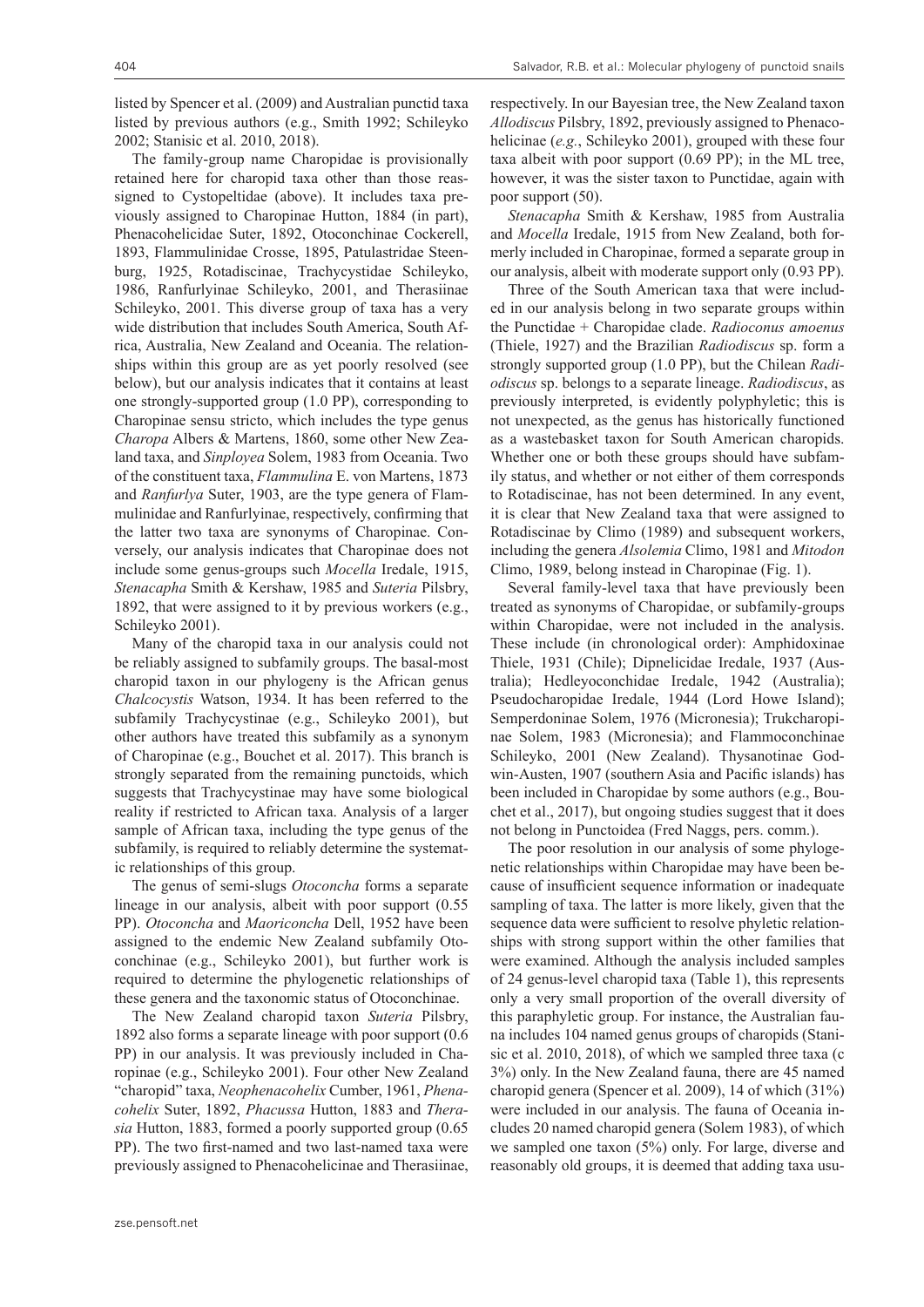ally outweighs adding sequence data (Pollock et al. 2002; Zwickl and Hillis 2002; Heath et al. 2008; Nabhan and Sarkar 2011). Obtaining a better resolution of the subfamily-level groups within the clade of Punctidae + Charopidae will require a broader coverage of species, both taxonomically and geographically.

### Paleobiogeography: Discoidea

This superfamily has a Laurasian distribution. Based on our present phylogeny of extant species, Oreohelicidae and *Radiodomus* are North American, and the most basal Discidae are European, while a group of more derived discids includes both European and North American taxa. The phylogenetic relationships of purported Discidae from the Canary Islands are as yet undetermined.

Records of land snails from the Carboniferous of North America that were attributed to Discidae and other stylommatophoran groups by Solem and Yochelson (1979) are now considered to be non-stylommatophoran eupulmonates (e.g., Bandel 1991, 1997; Mordan and Wade 2008). The oldest known fossil taxa assigned to Discoidea are from the Late Cretaceous of Alberta, Canada. They include *Discus sandersonae* (Russell, 1929), in family Discidae (Pilsbry, 1939), and *Oreohelix obtusata* (Whiteaves, 1885), *Radiocentrum anguliferum* (Whiteaves, 1885) and *R. thurstoni* (Russell, 1926), all in family Oreohelicidae, (Henderson 1935; Tozer 1956; Roth 1986). Other fossil species of *Radiocentrum* Pilsbry, 1905 are known from the Paleocene of Alberta, Eocene of Wyoming, and Oligocene of Colorado, whereas the Quaternary distribution of this genus group is restricted to southwestern USA and northwestern Mexico (Roth 1986; Hochberg et al. 1987). Fossil species of *Oreohelix* Pilsbry, 1904 are known from Late Cretaceous, Paleocene and Eocene faunas from Alberta to Utah (Roth 1986). *Oreohelix* is the most diverse genus group in the extant North American land snail fauna, with 79 species recorded from western Canada, USA and Mexico (Pilsbry 1948a, 1948b; Nekola 2014).

In North America relatively few fossil species of *Discus* sensu lato are known from the Cenozoic, with records from the Late Paleocene/Early Eocene of Utah, Eocene of Wyoming and Montana, and Miocene of Oregon (Pilsbry 1939; La Roque 1960; Pierce and Constenius 2014). In Europe the oldest known fossil taxon in Discidae is *Discus perelegans* (Deshayes, 1863) from the Late Paleocene/Early Eocene of the Paris Basin, France (Wenz 1923). *Discus* sensu lato evidently underwent an extensive radiation in the mid Paleogene of Europe, with several species represented in fossil faunas of Eocene age from southern England and the Paris Basin (Preece 1982; Pacaud and Le Renard 1995). The Neogene land snail fauna of Europe also contains numerous fossil species that have been assigned to this paraphyletic genus group (e.g., Harzhauser et al. 2014; Höltke et al. 2016, 2018).

*Anguispira* has a fossil and extant distribution restricted to North America. The oldest known fossil is *Anguispira* cf. *alternata* (Say, 1816) from the Eocene of Montana, USA (Pierce and Constenius 2014), indicating that the split between this genus and *Discus* sensu lato took place in the Eocene or earlier. The Discidae presumably diverged from the Oreohelicidae and *Radiodomus* lineages in the Late Cretaceous or earlier.

### Paleobiogeography: Helicodiscidae

Fossils of helicodiscid taxa are known from the Early Miocene of Europe (genus *Lucilla* Lowe, 1852; Nordsieck 2014; Salvador 2014) and the Late Miocene of North America (Liggert 1997; Gladstone et al. 2019), indicating a former wider Laurasian distribution.

#### Paleobiogeography: Punctoidea

This superfamily is distributed almost worldwide, but given that the greatest diversity of extant taxa is in the Southern Hemisphere, with one genus only in the Northern Hemisphere, it is likely of Gondwanan origin. Interpretation of the biogeographic history of the Punctoidea is hindered by a relatively sparse fossil record, and the difficulty in reliably assigning fossil material, which in many cases is poorly preserved, to family-level groups on the basis of shell morphology alone. Our finding that some extant taxa that were previously assigned to Charopidae actually belong in Cystopeltidae has further complicated matters, because, as noted above, shell characters of charopid genus groups do not appear to be a reliable indicator of family-level phylogenetic relationships. Despite these limitations, some useful biogeographic information can be gleaned from the fossil record.

The oldest known fossil taxon that could possibly be assigned to Punctoidea is *Radiodiscus santacrucensis* Morton, 1999, from the Lower Cretaceous of Argentina (Morton 1999; Rodríguez et al. 2012), although the genus-level placement of this species is probably incorrect and requires re-evaluation (Salvador et al. 2018a), and the family-level placement is unclear. All other known fossils of Punctoidea are from the Cenozoic.

The oldest fossil species that can be reliably assigned to Endodontidae is *Cookeconcha subpacificus* (Ladd, 1958) from the Lower Miocene of Bikini Atoll, Marshall Islands (Ladd 1958). It is most closely related to Pleistocene and Recent congeners from Midway Atoll and Hawai'i, respectively (Solem 1976, 1977, 1983). The monotypic fossil taxon *Hebeispira hebeiensis* Youluo, 1978, of "Early Tertiary" age from the Bohai coastal plain in North China, was assigned to Endodontidae. However, examination of images of type material (Youluo 1978: pl. 30, figs 12–14) indicates that it belongs in neither Endodontidae nor Punctoidea and is likely a freshwater Planorbidae. Likewise, records of undetermined Endodontidae from the Early/ Middle Miocene of Germany by Moser et al. (2009) have been refuted (Nordsieck 2014; Salvador and Rasser 2014).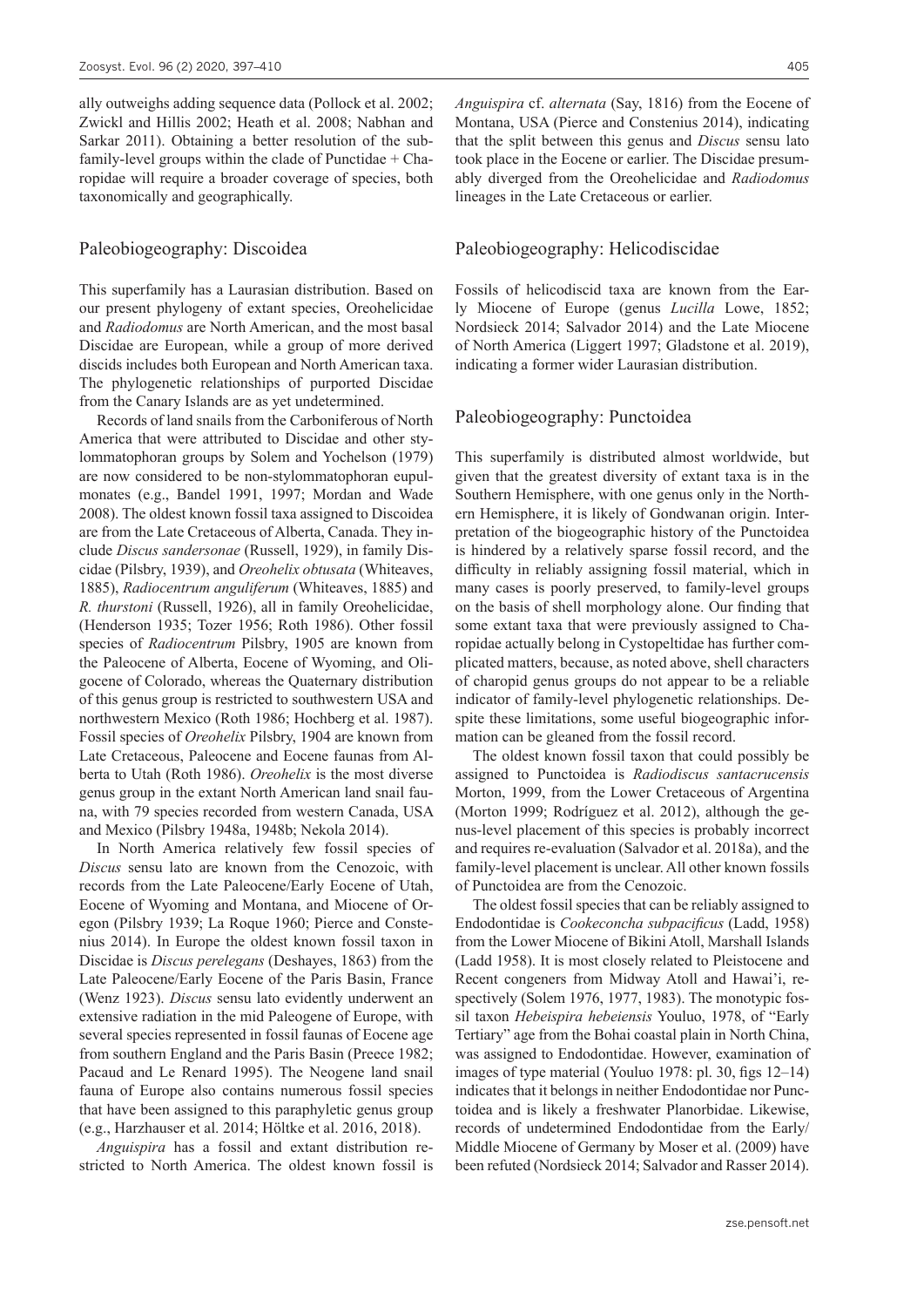The Endodontidae are otherwise known from Oceania only, on volcanic and uplifted islands between Tuvalu, Pitcairn Islands and Hawai'i, with an outlying genus-group in Palau, Micronesia (e.g., Solem 1976, 1983; Abdou and Bouchet 2000; Brook 2010; Sartori et al. 2014). No endodontids are known from the Holocene faunas of Marshall Islands and Midway Atoll. Taxa that were present there during mid to late Cenozoic time when these islands were high-standing presumably became extinct when the islands subsided and became atolls (Solem 1976). Similar histories of endodontid species colonizing oceanic islands by over-water dispersion, undergoing radiations at species and sometimes also genus level, and becoming extinct when host islands subsided to, and below, sea level, probably played out across much of Oceania during the Neogene and Quaternary, and probably also earlier in the Paleogene (see below).

Thirteen species of Cenozoic fossil land snails from South America have been included in Punctoidea with varying degrees of confidence (Miquel and Bellosi 2007; Rodriquez et al. 2012; Miquel and Rodríguez 2015; Salvador et al. 2018a). This includes species in extant genus groups that we have assigned to Cystopeltidae (i.e., *Lilloiconcha*, *Zilchogyra*) and the Punctidae + Charopidae clade (i.e., *Punctum*, *Radiodiscus*), along with other extant and extinct genus groups whose family-level placement has not been determined. The earliest fossil records of *Lilloiconcha*, *Radiodiscus* and *Zilchogyra* are from the Eocene of Argentina (Miquel and Bellosi 2007; Rodriquez et al. 2012), and the earliest (and only) record of *Punctum* from South America is from the Early/Middle Miocene of Argentina (Miquel and Rodríguez 2015; Salvador et al. 2018a). Even with uncertainties, this indicates that Cystopeltidae, Punctidae and 'Charopidae' existed in South America as separate lineages by Eocene time.

In New Zealand, where extant Punctoidea are extremely diverse at both genus and species level, the pre-Quaternary fossil record is unfortunately very limited. The oldest known fossils are seven species of Early Miocene age from Otago (Marshall and Worthy 2017). All but one of these species have been assigned to extant genera, with one in Punctidae (*i.e.*, *Paralaoma*), two in genera that our analysis indicated belong in Charopinae (i.e., *Charopa*, *Fectola* Iredale, 1915), and one other charopid genus (*Neophenacohelix*). The extinct genus *Atactolaoma* Marshall & Worthy, 2017 probably belongs in Punctidae, but the family and subfamily status of the charopid taxa *Cavellia* Iredale, 1915 and *Dendropa* Marshall & Worthy, 2017 has not been determined. As yet, we do not know if Cystopeltidae are and/or were ever present in the New Zealand region.

In Oceania, the only known pre-Quaternary fossil charopid is *Vatusila eniwetokensis* (Ladd, 1958) from the Late Miocene of Eniwetok Atoll, Marshall Islands (Solem 1976, 1983). This genus, which is genetically closely related to *Sinployea* (M. Kennedy, unpublished data) and probably belongs in Charopinae, has a Holocene distribution extending from Tuvalu south to Tonga

and Niue (Solem, 1983). As with Endodontidae on Marshall Islands and Midway Atoll (see above), the distribution of *Vatusila* within Oceania evidently changed markedly during the Neogene, in response to patterns of over-water dispersion and the emergence and foundering of oceanic islands.

In Europe and North America, the Punctoidea is represented by one genus only, as noted above. The oldest putative fossil *Punctum* in Europe is *P. oligocaenicum* Zinndorf, 1901 of Late Oligocene age from Germany (Wenz, 1923). However, Harzhauser et al. (2014) noted that this species may not belong to *Punctum*, and the family placement therefore also requires re-evaluation. Fossil species that undoubtedly belong in *Punctum* are well represented in Neogene strata in continental Europe (Harzhauser et al. 2014; Höltke et al. 2016). In North America the oldest putative fossil *Punctum*, and the only pre-Quaternary record of this genus, is *P. alveus* Pierce, 1992, from the Late Oligocene/ Early Miocene of Montana, USA (Pierce 1992).

Australia, like New Zealand, has a diverse extant punctoid fauna, but whereas the New Zealand fauna is dominated at the species level by Punctidae, the Australian fauna is dominated by charopid taxa. Our analysis showed that the Tasmanian charopid fauna includes representatives of Cystopeltidae and the Punctidae + Charopidae clade, but the family-group affinities of the vast majority of Australian taxa have not yet been determined, and the paleobiogeographic history of the Australian punctoid fauna is not known. Similarly, the family-group affinities and paleobiogeographic histories of charopid taxa from Africa, New Caledonia and Saint Helena, are not known.

In summary, some extant punctoid genera are interpreted as having stratigraphic ranges extending back to the lower Neogene or middle Paleogene, and fossil assemblages from South America, New Zealand and Oceania also include extinct punctoid genera (e.g., Solem 1977; Miquel and Rodríguez 2015; Marshall and Worthy 2017). The fossil record in South America indicates that Cystopeltidae, Punctidae in the restricted sense and 'Charopidae' existed as separate family-level groups by Eocene time, and thus must have diverged sometime prior to that. The oldest known fossils of Endodontidae are Early Miocene in age, but the basal position of this family in Punctoidea suggests that it diverged from the lineages giving rise to Cystopeltidae and the Punctidae + Charopidae clade in the Paleocene or earlier. The oldest known fossils assigned to Punctidae and Charopinae are of Late Oligocene and Early Miocene age, respectively (Wenz 1923; Pierce 1992; Marshall and Worthy 2017), indicating that these groups had diverged by the Late Paleogene. By Early Miocene time the Punctidae had attained a very wide distribution, with at least two genus groups in New Zealand (*Atactolaoma*, *Paralaoma*), and species of *Punctum* in South America, North America and Europe, but the latter genus (and Punctidae in general) evidently subsequently became extinct in South America. The basal group of Punctidae in our phylogenetic analysis contains the New Zealand genera *Laoma* and *Phrixgnathus*. These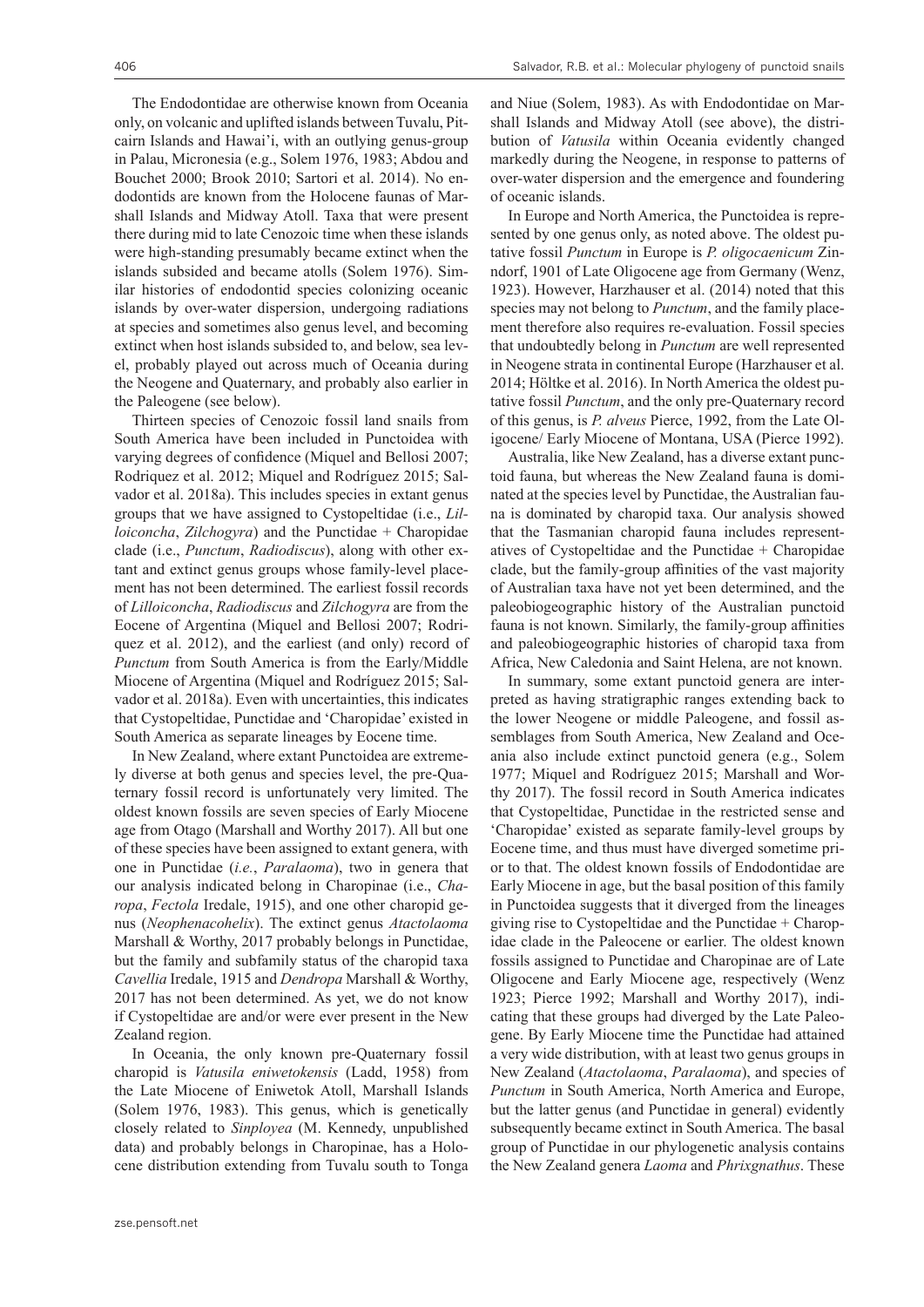two genera are not known from any pre-Quaternary fossil assemblages in New Zealand or elsewhere, but must have diverged from the group of *Paralaoma* and *Punctum* in the Oligocene or earlier. The shells of *Laoma* and *Phrixgnathus* typically have a color pattern of radial stripes and zigzags, whereas shells of *Paralaoma* and *Punctum* are generally smaller and uniformly brown in color. Whether the *Laoma*-*Phrixgnathus* lineage originated in the New Zealand region in the Paleogene, or dispersed there from elsewhere later in the Cenozoic, is not known.

From a morphological and evolutionary perspective it is interesting to note that, although the vast majority of punctoid taxa have coiled external shells that animals can fully retract into, shell reduction leading to limacization has occurred independently in the endemic Australian genus *Cystopelta* (Cystopeltidae), and in separate lineages within the Punctidae  $+$  Charopidae clade, including the endemic New Zealand genera *Ranfurlya* (Charopinae) and *Otoconcha* (Otoconchinae). The phylogenetic relationships of *Flammoconcha* Dell, 1952, another endemic New Zealand genus of punctoid semi-slugs, have not yet been determined. There are, however, no known cases of limacization within Endodontidae, which might have been precluded by aspects of their pallial anatomy (Solem, 1976).

# Conclusion

Based on our results, we propose the following revised taxonomic classification.

Superfamily Discoidea Thiele, 1931 (1866) Family Discidae Thiele, 1931 (1866) Family Oreohelicidae Pilsbry, 1939 Superfamily Punctoidea Morse, 1864 Family Endodontidae Pilsbry, 1895 Family Cystopeltidae Cockerell, 1891 Family Punctidae Morse, 1864 Family Charopidae Hutton, 1884 Helicina *incertae sedis* Family Helicodiscidae Pilsbry, 1927

The North American genus *Radiodomus* Baker, 1930 is transferred from Charopidae and treated here as *incertae sedis* within Discoidea. In Punctoidea, family Cystopeltidae has been expanded to include not only the type genus *Cystopelta*, but also some other Australian and South American genera. Whether or not any charopid genus groups from Africa, New Zealand, New Caledonia and Oceania also belong in Cystopeltidae has not yet been determined. Charopidae is provisionally retained as a family-level name for a paraphyletic group of taxa, pending further study of phylogenetic relationships within Punctoidea. The relationships of Helicodiscidae within Helicina remain uncertain, but it is an independent branch that is separate from both Punctoidea and Discoidea.

### Acknowledgements

We are extremely grateful to the following people for providing specimens or tissue samples: Lily Berniker and Mark Siddall (AMNH, USA), Michal Maňas (Czech Republic), Jochen Gerber (FMNH, USA), Gary Barker (Landcare, New Zealand), Kristine Greķe (Latvia), Owen Griffiths (Madagascar), Rafael Araujo (MNCN, Spain), Simone Lira and Luiz R.L. Simone (MZSP, Brazil), Robert G. Forsyth (NBM, Canada), Jennifer Gallichan (NMW, UK), Henry Choong, Heidi Gartner and Hugh McIntosh (RBCM, Canada), Simon Grove and Kirrily Moore (TMAG, Australia). We are especially thankful to R.G. Forsyth, J. Gerber, and M. Maňas for the identification of some specimens (see Suppl. material 1: Part I). We are likewise grateful to Chris M. Wade for the initial help with primers and PCR protocols; to Carlos Lehnebach and Barbara M. Tomotani for help with lab work; to Nick S. Gladstone for sharing the sequence data of *H. barri*; to Fred Naggs for sharing unpublished information regarding the affiliation of Thysanotinae; to Timothy Pearce and Barry Roth for sharing information on fossil Oreohelicidae; to John Stanisic, Frank Köhler and an anonymous reviewer for the helpful comments. RBS acknowledges the bequest of the Bruce Fraser Hazelwood Fund and the MNZ for this project. MK received support from the University of Otago and Allan Wilson Centre.

# References

- Abdou A, Bouchet P (2000) Nouveaux gastéropodes Endodontidae et Punctidae (Mollusca, Pulmonata) récemment éteints de l'archipel des Gambier (Polynésie). Zoosystema 22: 689–708.
- Baker HB (1927) Minute Mexican land snails. Proceedings of the Academy of Natural Sciences of Philadelphia 79: 223–246.
- Bandel K (1991) Gastropods from brackish and fresh water of the Jurassic-Cretaceous transition (a systematic evaluation). Berliner geowissenschaftliche Abhandlungen A 134: 9–55.
- Bandel K (1997) Higher classification and pattern of evolution of the Gastropoda. Courier Forschungsinstitut Senckenberg 201: 57–81.
- Bouchet P, Rocroi J-P, Hausdorf B, Kaim A, Kano Y, Nützel A, Parkhaev P, Schrödl M, Strong EE (2017) Revised classification, nomenclator and typification of gastropod and monoplacophoran Families. Malacologia 61: 1–526. <https://doi.org/10.4002/040.061.0201>
- Brook FJ (2010) Coastal landsnail fauna of Rarotonga, Cook Islands: systematics, diversity, biogeography, faunal history, and environmental influences. Tuhinga 21: 161–252.
- Cameron RAD, Holyoak GA, Holyoak DT, Yanes Y, Alonso MR, Ibáñez M. (2013) Shell characters and genital anatomy of *Atlantica calathoides* and transfer of the genus Atlantica from Discidae to Gastrodontidae (Gastropoda: Pulmonata). Journal of Conchology 41: 287–294.
- Cockerell TDA (1891) On the geographical distribution of slugs. Proceedings of the Zoological Society of London 1891: 214–226. <https://doi.org/10.1111/j.1096-3642.1891.tb01744.x>
- Cowie RH, Evenhuis NL, Christensen CC (1995) Catalog of the native land and freshwater molluscs of the Hawaiian Islands. Backhuys, Leiden.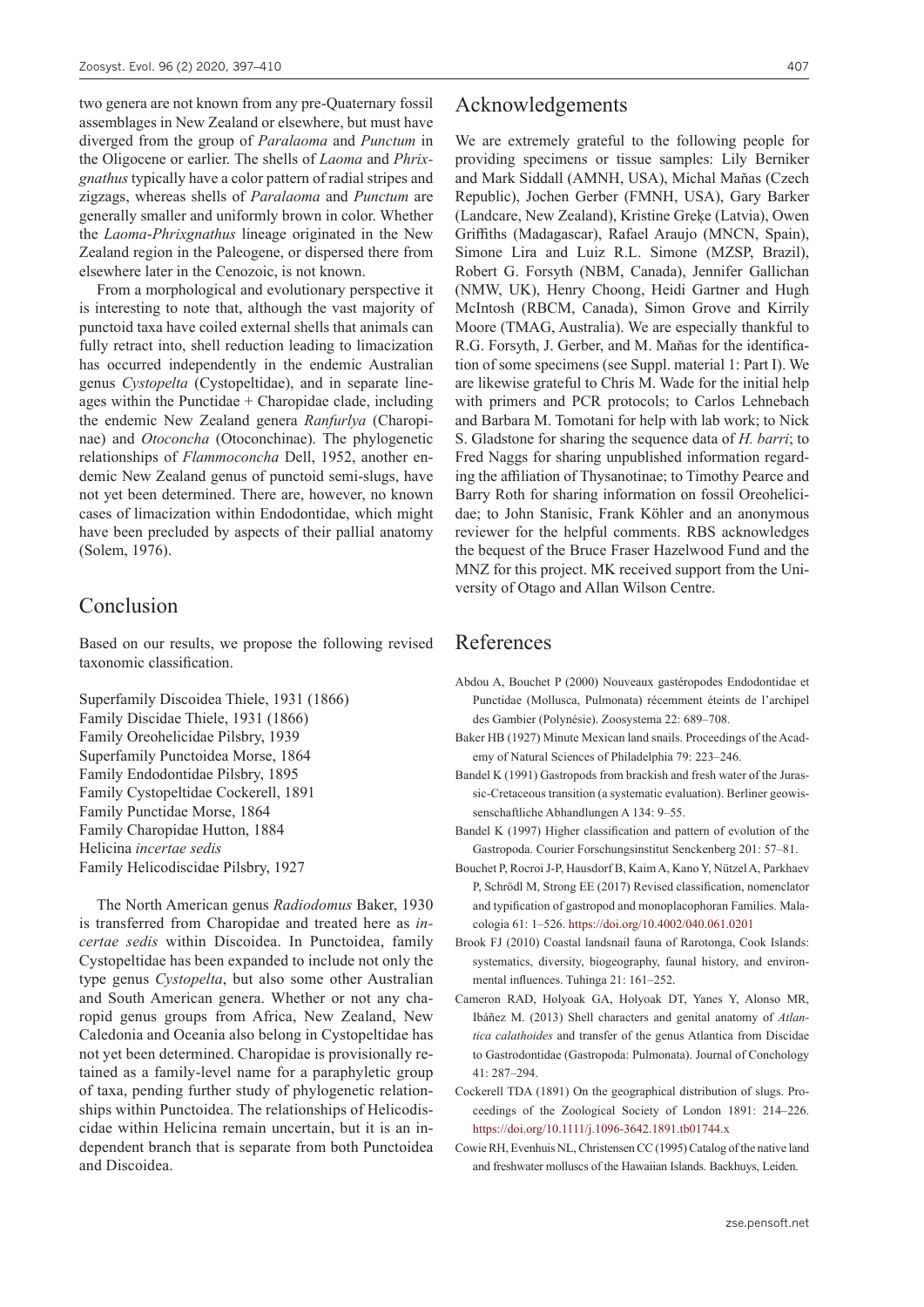- Crosse H (1895) Faune malacologique terrestre et fluviatile de la Nouvelle-Calédonie et de ses dépendances. Journal de Conchyliologie 42: 161–332. <https://doi.org/10.5962/bhl.title.11481>
- de Winter AJ (2017) Dwarfs among pygmies: the genus Punctum in western Africa and the Congo Basin, with descriptions of two new species and notes on other Afrotropical punctoids (Gastropoda: Eupulmonata: Punctidae). Archiv für Molluskenkunde 146: 203–211. <https://doi.org/10.1127/arch.moll/146/203-211>
- Edgar RC (2004) MUSCLE: multiple sequence alignment with high accuracy and high throughput. Nucleic Acids Research 32: 1792– 1797.<https://doi.org/10.1093/nar/gkh340>
- Folmer O, Black M, Hoeh W, Lutz R, Vrijenhoek R (1994) DNA primers for amplification of mitochondrial cytochrome c oxidase subunit I from diverse metazoan invertebrates. Molecular Marine Biology and Biotechnology 3: 294–299.
- Gladstone NS, Niemiller ML, Pieper EB, Dooley KE, McKinney ML (2019) Morphometrics and phylogeography of the cave-obligate land snail *Helicodiscus barri* (Gastropoda, Stylommatophora, Helicodiscidae). Subterranean Biology 30: 1–32. [https://doi.](https://doi.org/10.3897/subtbiol.30.35321) [org/10.3897/subtbiol.30.35321](https://doi.org/10.3897/subtbiol.30.35321)
- Guindon S, Dufayard JF, Lefort V, Anisimova M, Hordijk W, Gascuel O (2010) New algorithms and methods to estimate maximum-likelihood phylogenies: assessing the performance of PhyML 3.0. Systematic Biology 59: 307–321. <https://doi.org/10.1093/sysbio/syq010>
- Harzhauser M, Neubauer TA, Georgopoulou E, Harl J (2014) The Early Miocene (Burdigalian) mollusc fauna of the North Bohemian Lake (Most Basin). Bulletin of Geosciences 89: 819–908. [https://doi.](https://doi.org/10.3140/bull.geosci.1503) [org/10.3140/bull.geosci.1503](https://doi.org/10.3140/bull.geosci.1503)
- Heath TA, Zwickl DJ, Kim J, Hillis DM (2008) Taxon sampling affects inferences of macroevolutionary processes from phylogenetic trees. Systematic Biology 57: 160–166. [https://doi.](https://doi.org/10.1080/10635150701884640) [org/10.1080/10635150701884640](https://doi.org/10.1080/10635150701884640)
- Henderson J (1935) Fossil non-marine Mollusca of North America. Geological Society of America Special Papers 3: 1–313. [https://doi.](https://doi.org/10.1130/SPE3-p1) [org/10.1130/SPE3-p1](https://doi.org/10.1130/SPE3-p1)
- Hochberg Jr FG, Roth B, Miller WB (1987) Rediscovery of *Radiocentrum avalonense* (Hemphill in Pilsbry, 1905) (Gastropoda: Pulmonata). Bulletin of the Southern California Academy of Sciences 86:  $1 - 12$ .
- Höltke O, Salvador RB, Rasser MW (2016) Paleobiogeography of Early/Middle Miocene terrestrial gastropods in Central Europe: an approach using similarity indices. Palaeogeography, Palaeoclimatology, Palaeoecology 461: 224–236. [https://doi.org/10.1016/j.](https://doi.org/10.1016/j.palaeo.2016.08.027) [palaeo.2016.08.027](https://doi.org/10.1016/j.palaeo.2016.08.027)
- Höltke O, Salvador RB, Rasser MW (2018) Miocene continental gastropods from the southern margin of the Swabian Alb (Baden-Württemberg, SW Germany). Neues Jahrbuch fur Geologie und Palaontologie, Abhandlungen 287: 17–44. [https://doi.org/10.1127/](https://doi.org/10.1127/njgpa/2018/0704) [njgpa/2018/0704](https://doi.org/10.1127/njgpa/2018/0704)
- Holyoak DT, Holyoak GA, Yanes Y, Alonso MR, Ibáñez M (2011) Taxonomic revision, habitats and biogeography of the land snail family Discidae (Gastropoda: Pulmonata) in the Canary Islands. Journal of Conchology 40: 583–603.
- Horsák M, Meng S (2018) *Punctum lozeki* n. sp. A new minute landsnail species (Gastropoda: Punctidae) from Siberia and Alaska. Malacologia 62: 11–21. <https://doi.org/10.4002/040.062.0103>
- Hutton FW (1884) Revision of the land Mollusca of New Zealand. Transactions of the New Zealand Institute 16: 186–212.
- Ladd HS (1958) Fossil land shells from Western Pacific atolls. Journal of Paleontology 32: 183–198.
- La Roque A (1960) Molluscan faunas of the Flagstaff Formation of central Utah. Memoirs of the Geological Society of America 78: 1–100. <https://doi.org/10.1130/MEM78-p1>
- Lefort V, Longueville J-E, Gascuel O (2017) SMS: Smart Model Selection in PhyML. Molecular Biology and Evolution 34: 2422–2424. <https://doi.org/10.1093/molbev/msx149>
- Liggert GA (1997) The Beckerdie local biota (early Hemphillian) and the first Tertiary occurrence of a crocodilian from Kansas. Transactions of the Kansas Academy of Sciences 100: 101–108. [https://doi.](https://doi.org/10.2307/3627997) [org/10.2307/3627997](https://doi.org/10.2307/3627997)
- Marshall BA, Worthy TH (2017) Miocene land snails (Mollusca: Gastropoda: Pulmonata) from palaeolake Manuherikia, southern New Zealand. Journal of the Royal Society of New Zealand 47: 294–318. <https://doi.org/10.1080/03036758.2017.1287101>
- Miquel SE, Bellosi ES (2007) Microgasterópodos terrestres (Charopidae) del Eoceno Medio de Gran Barranca (Patagonia Central, Argentina). Ameghiniana 44: 121–131.
- Miquel SE, Rodríguez PE (2015) A novel late Early Miocene assemblage of terrestrial gastropods from Santa Cruz (Patagonia, Argentina). Journal of Paleontology 89: 748–761. <https://doi.org/10.1017/jpa.2015.66>
- MolluscaBase (2020) MolluscaBase. <http://www.molluscabase.org/> [accessed 20 February 2020]
- Mordan P, Wade C (2008) Heterobranchia II. In Ponder WF, Lindberg DR (eds). Phylogeny and evolution of the Mollusca. University of California Press, Berkeley: 409–426. [https://doi.org/10.1525/cali](https://doi.org/10.1525/california/9780520250925.003.0015)[fornia/9780520250925.003.0015](https://doi.org/10.1525/california/9780520250925.003.0015)
- Morse ES (1864) Observations on the terrestrial Pulmonifera of Maine, including a catalogue of all the species of terrestrial and fluviatile Mollusca known to inhabit the state. Journal of the Portland Society of Natural History 1: 1–63.
- Morton LS (1999) El genero Radiodiscus (Gastropoda-Endodontoidea) en el Cretácico temprano, provincia de Santa Cruz Argentina. Revista da Universidade de Guarulhos, Geociências 4: 46–49.
- Moser M, Niederhöfer H-J, Falkner G (2009) Continental molluscs of the fossil site Sandelzhausen (Miocene; Upper Freshwater Molasse from Bavaria) and their value for palaeoecological assessment. Paläontologische Zeitschrift 83: 25–54. [https://doi.org/10.1007/](https://doi.org/10.1007/s12542-009-0013-9) [s12542-009-0013-9](https://doi.org/10.1007/s12542-009-0013-9)
- Nabhan AR, Sarkar IN (2011) The impact of taxon sampling on phylogenetic inference: a review of two decades of controversy. Briefings in Bioinformatics 13: 122–134. <https://doi.org/10.1093/bib/bbr014>
- Nekola JC (2014) Overview of the North American terrestrial gastropod fauna. American Malacological Bulletin 32: 225–235. [https://doi.](https://doi.org/10.4003/006.032.0203) [org/10.4003/006.032.0203](https://doi.org/10.4003/006.032.0203)
- Nordsieck H (1986) The system of the Stylommatophora (Gastropoda), with special regard to the systematic position of the Clausiliidae, II. Importance of the shell and distribution. Archiv für Molluskenkunde 117: 93–116.
- Nordsieck H (2014) Annotated check-list of the genera of fossil land snails (Gastropoda: Stylommatophora) of western and central Europe (Cretaceous – Pliocene), with description of new taxa. Archiv für Molluskenkunde 143: 153–185. [https://doi.org/10.1127/arch.](https://doi.org/10.1127/arch.moll/1869-0963/143/153-185) [moll/1869-0963/143/153-185](https://doi.org/10.1127/arch.moll/1869-0963/143/153-185)
- Pacaud J-M, Le Renard J (1995) Révision des mollusques Paléogènes du Bassin de Paris. IV. Liste systématique actualisée. Cossmanniana 3: 151–187.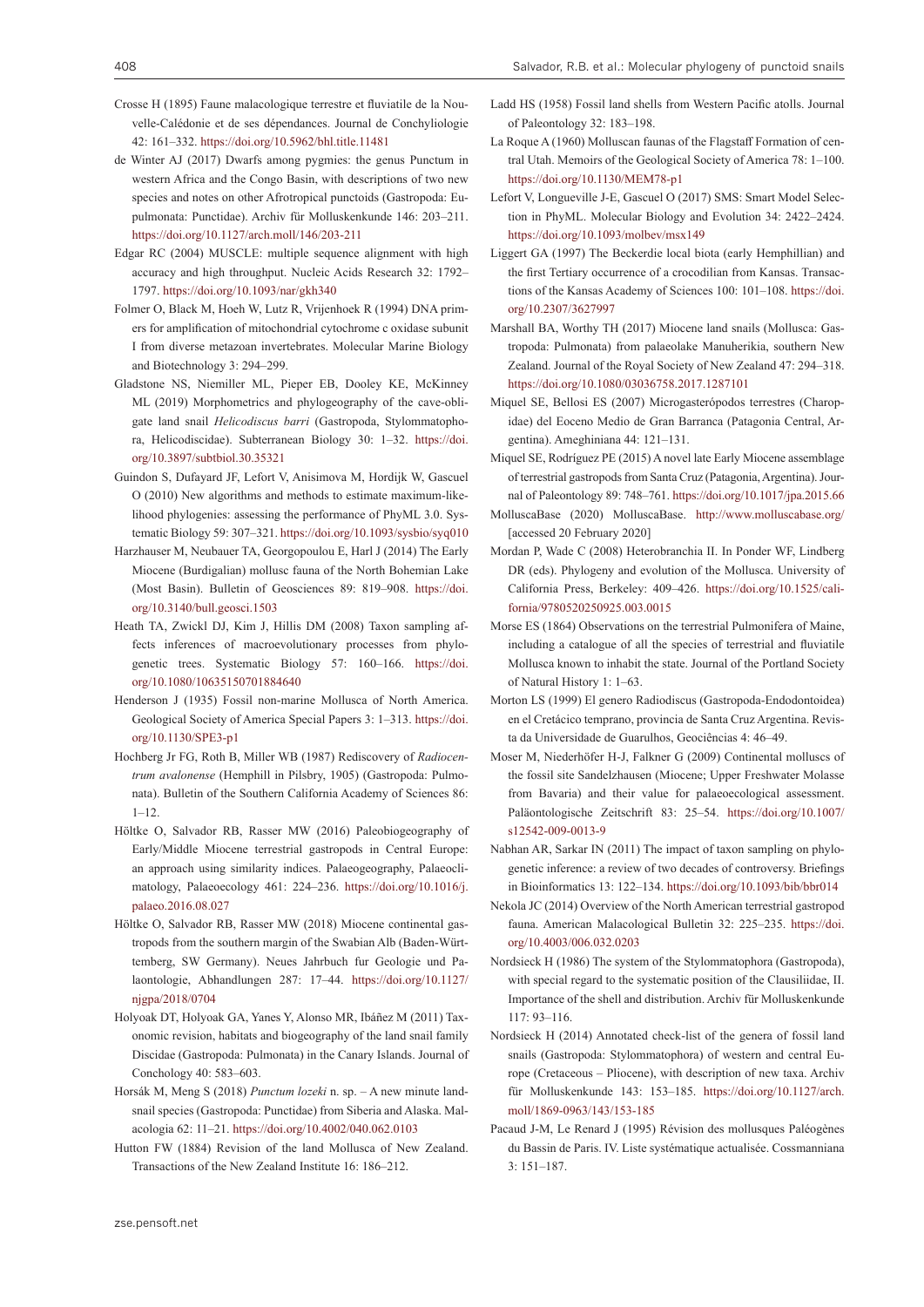- Pierce HG (1992) The nonmarine mollusks of the Late Oligocene-Early Miocene Cabbage Patch fauna of Western Montana. II. Terrestrial gastropod families other than Pupillidae (Pulmonata: Stylommatophora). Journal of Paleontology 66: 610–620. [https://doi.](https://doi.org/10.1017/S0022336000024471) [org/10.1017/S0022336000024471](https://doi.org/10.1017/S0022336000024471)
- Pierce HG, Constenius KN (2014) Terrestrial and aquatic mollusks of the Eocene Kishenehn Formation, Middle Fork Flathead River, Montana. Annals of the Carnegie Museum 82: 305–330.
- Pilsbry HA (1893–1895) Manual of Conchology. Second Series: Pulmonata. Vol. 9. Helicidae, Vol. 7. Guide to the Study of Helices. Academy of Natural Sciences of Philadelphia, Philadelphia.
- Pilsbry HA (1927) Helicodiscinae. Proceedings of the Academy of Natural Sciences of Philadelphia 79: 223–246.
- Pilsbry HA (1939) Land Mollusca of North America (North of Mexico). The Academy of Natural Sciences of Philadelphia Monographs 3(1): 1–573.
- Pilsbry HA (1948a) Inland mollusks of Northern Mexico: I. The Genera *Humboldtiana*, *Sonorella*, *Oreohelix* and *Ashmunella*. Proceedings of the Academy of Natural Sciences of Philadelphia 100: 185–203. <https://doi.org/10.2992/007.082.0401>
- Pilsbry HA (1948b) Land Mollusca of North America (North of Mexico). The Academy of Natural Sciences of Philadelphia Monographs 3(2): 521–1113.
- Pollock DD, Zwickl DJ, McGuire JA, Hillis DM (2002) Increased taxon sampling is advantageous for phylogenetic inference. Systematic Biology 51: 664–671. <https://doi.org/10.1080/10635150290102357>
- Preece RC (1982) The land Mollusca of the British Lower Tertiary. Malacologia 22: 731–735.
- Rambaut A, Drummond AJ, Xie D, Baele G, Suchard MA (2018) Posterior summarisation in Bayesian phylogenetics using Tracer 1.7. Systematic Biology 67: 901–904. <https://doi.org/10.1093/sysbio/syy032>
- Rodríguez PE, Miquel SE, Tauber AA, Krapovickas JM (2012) First record of land gastropods of the family Charopidae in the Early to Middle Miocene from Santa Cruz Province, Southern Patagonia, Argentina (Gastropoda Pulmonata: Stylommatophora: Charopidae). Archiv für Molluskenkunde 141: 57–66. [https://doi.org/10.1127/](https://doi.org/10.1127/arch.moll/1869-0963/141/057-066) [arch.moll/1869-0963/141/057-066](https://doi.org/10.1127/arch.moll/1869-0963/141/057-066)
- Ronquist F, Teslenko M, van der Mark P, Ayres DL, Darling A, Höhna S, Larget B, Liu L, Suchard MA, Huelsenbeck JP (2012) MrBayes 3.2: efficient Bayesian phylogenetic inference and model choice across a large model space. Systematic Biology 61: 539–542. [https://doi.](https://doi.org/10.1093/sysbio/sys029) [org/10.1093/sysbio/sys029](https://doi.org/10.1093/sysbio/sys029)
- Roth B (1986) Land mollusks (Gastropoda, Pulmonata) from Early Tertiary Bozeman Group, Montana. Proceedings of the California Academy of Sciences 44: 237–267.
- Salvador RB (2014) The fossil land and freshwater snails of Gündlkofen (Middle Miocene, Germany). Zootaxa 3785: 271–287. [https://doi.](https://doi.org/10.11646/zootaxa.3785.2.9) [org/10.11646/zootaxa.3785.2.9](https://doi.org/10.11646/zootaxa.3785.2.9)

Salvador RB (2019) Land snail diversity in Brazil. Strombus 25: 10–20.

- Salvador RB, Rasser MW (2014) The fossil pulmonate snails of Sandelzhausen (Early/Middle Miocene, Germany) (Hygrophila, Punctoidea and limacoids). Archiv für Molluskenkunde 143: 187–202. <https://doi.org/10.1127/arch.moll/1869-0963/143/187-202>
- Salvador RB, Cabrera F, Martínez S, Miquel SE, Simone LRL, Cunha CM (2018a) Annotated catalogue of the fossil Hygrophila and Eupulmonata (Mollusca: Gastropoda) from South America (Cretaceous – Neogene). Neues Jahrbuch fur Geologie und Palaontologie, Abhandlungen 289: 249–280. <https://doi.org/10.1127/njgpa/2018/0760>
- Salvador RB, Charles L, Simone LRL, Maestrati P (2018b) Terrestrial gastropods from Pedra Talhada Biological Reserve, Alagoas state, Brazil, with description of a new species of *Radiodiscus* (Gastropoda: Charopidae). Archiv für Molluskenkunde 147: 101–128. [https://](https://doi.org/10.1127/arch.moll/147/101-128) [doi.org/10.1127/arch.moll/147/101-128](https://doi.org/10.1127/arch.moll/147/101-128)
- Sartori AF, Gargominy O, Fontaine B (2014) Radiation and decline of endodontid land snails in Makatea, French Polynesia. Zootaxa 3772: 1–68. <https://doi.org/10.11646/zootaxa.3772.1.1>
- Schileyko AA (1986) O filogeneticheskikh sviaziakh Trigonochlamydidae (Gastropoda: Pulmonata). Sbornik Trudov Zoologicheskogo Muzeia 24: 187–196.
- Schileyko AA (2001) Treatise on Recent terrestrial pulmonate molluscs. Part 7: Endodontidae, Thyrophorellidae, Charopidae. Ruthenica suppl. 2: 881–1034.
- Schileyko AA (2002) Treatise on Recent terrestrial pulmonate molluscs. Part 8: Punctidae, Helicodiscidae, Discidae, Cystopeltidae, Euconulidae, Trochomorphidae. Ruthenica suppl. 2: 1035–1166.
- Schileyko AA (2006) Treatise on Recent terrestrial pulmonate molluscs. Part 13: Helicidae, Pleurodontidae, Polygyridae, Ammonitellidae, Oreohelicidae, Thysanophoridae. Ruthenica suppl. 2: 1765–1906.
- Schileyko AA (2007) Treatise on Recent terrestrial pulmonate molluscs. Part 15: Oopeltidae, Anadenidae, Arionidae, Philomycidae, Succineidae, Athoracophoridae. Ruthenica suppl. 2: 2049–2209.
- Silva FS, Forsyth RG, Salvador RB (2020) *Helicodiscus theresa* from Brazil is the exotic species *Helicodiscus parallelus* (Gastropoda, Helicodiscidae). Strombus 26: in press.
- Simon C, Frati F, Beckenbach A, Crespi B, Liu H, Flook P (1994) Evolution, weighting, and phylogenetic utility of mitochondrial gene sequences and compilation of Conserved Polymerase Chain Reaction primers. Annals of the Entomological Society of America 87: 651–701. <https://doi.org/10.1093/aesa/87.6.651>
- Simone LRL (2006) Land and Freshwater Molluscs of Brazil. EGB/ Fapesp: São Paulo.
- Sirgel WF (2012) A new species of Oopeltidae (Mollusca, Pulmonata, Arionoidea), with a revision of the subfamily Ariopeltinae and remarks on its affinities within the family and superfamily. African Invertebrates 53: 527–543. <https://doi.org/10.5733/afin.053.0211>
- Smith BJ (1992) Non-marine Mollusca. In: Houston WWK (Ed.) Zoological Catalogue of Australia. Vol. 8. AGPS, Canberra, 1–405.
- Solem A (1976) Endodontoid Land Snails from Pacific Islands (Mollusca: Pulmonata: Sigmurethra). Part I. Family Endodontidae. Field Museum Press, Chicago.<https://doi.org/10.5962/bhl.title.2554>
- Solem A (1977) Fossil endodontid land snails from Midway Atoll. Journal of Paleontology 51: 902–911.
- Solem A (1983) Endodontoid land snails from Pacific Islands (Mollusca: Pulmonata: Sigmurethra). Part II. Families Punctidae and Charopidae, Zoogeography. Field Museum Press, Chicago. [https://doi.](https://doi.org/10.5962/bhl.title.2553) [org/10.5962/bhl.title.2553](https://doi.org/10.5962/bhl.title.2553)
- Solem A (1984) Small land snails from northern Australia, III: Species of Helicodiscidae and Charopidae. Journal of the Malacological Society of Australia 6: 155–179. [https://doi.org/10.1080/0085298](https://doi.org/10.1080/00852988.1984.10673967) [8.1984.10673967](https://doi.org/10.1080/00852988.1984.10673967)
- Solem A, Yochelson EL (1979) North American Paleozoic land snails, with a summary of other Paleozoic nonmarine snails. US Geological Survey Professional Paper 1072: 1–39. [https://doi.org/10.3133/](https://doi.org/10.3133/pp1072) [pp1072](https://doi.org/10.3133/pp1072)
- Spencer HG, Brook FJ, Kennedy M (2006) Phylogeography of Kauri snails and their allies from Northland, New Zealand (Mollus-